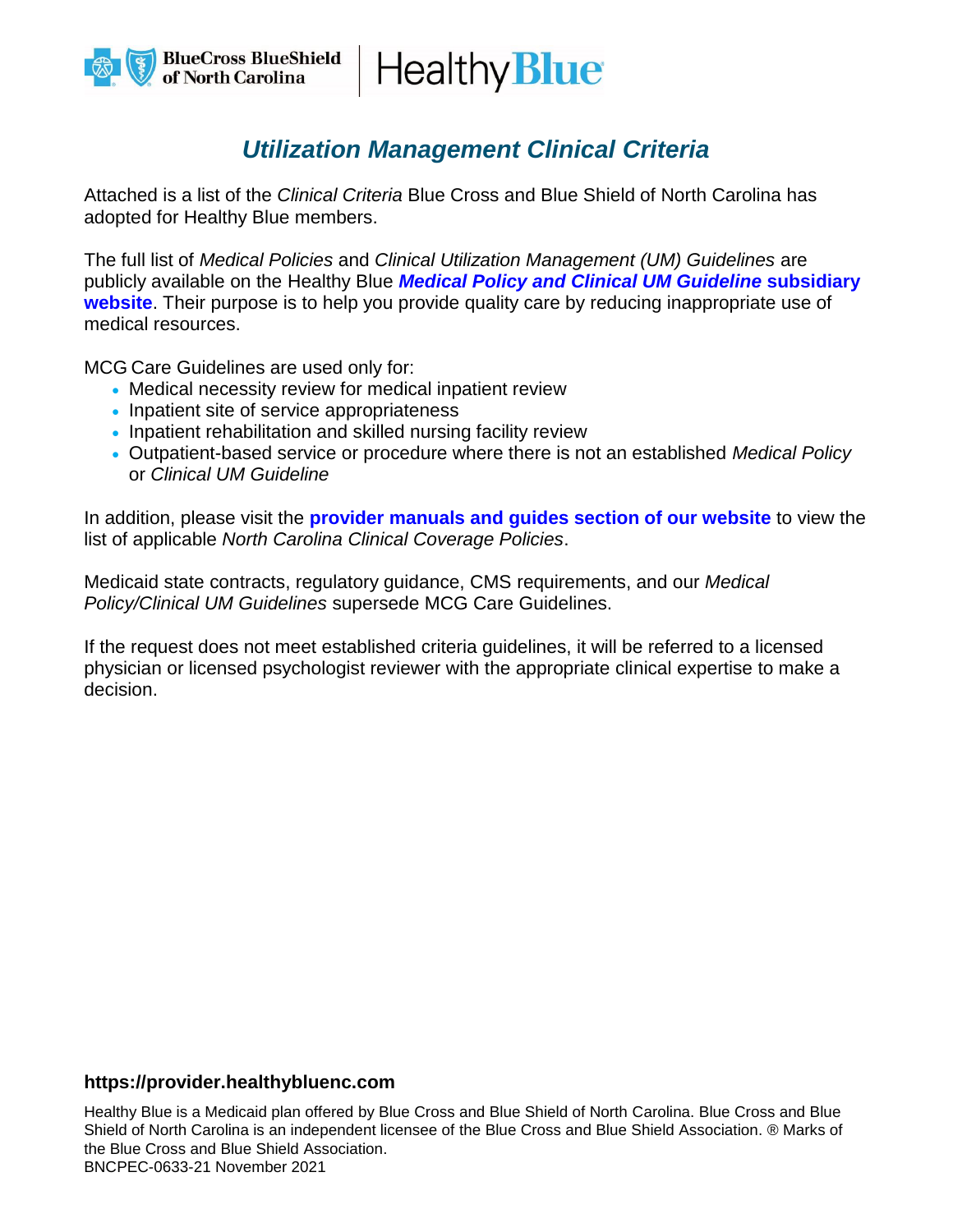



## *Utilization Management Clinical Criteria*

The *Clinical Criteria* below were adopted by the Medical Operations Committee for Healthy Blue members on September 9, 2021. Note, not all the services and codes referenced within this criteria are reimbursed under Medicaid. Please refer to Medicaid guidelines for coverage and reimbursement information. This *Clinical Criteria* will take effect on December 21, 2021. If you are trying to access *Clinical Criteria* noted as revised prior to December 21, 2021, please refer to the **[Historical Medical Policies and Clinical Utilization Management Guidelines](https://provider.healthybluenc.com/north-carolina-provider/medical-policies-and-clinical-guidelines-historical)** section of the website.

To view the below criteria, click on the link in the Criteria Title column. For additional information regarding our *Medical Policies and Clinical UM Guidelines*, visit the *[Medical](https://provider.healthybluenc.com/north-carolina-provider/medical-policies-and-clinical-guidelines)  [Policy and Clinical UM Guideline](https://provider.healthybluenc.com/north-carolina-provider/medical-policies-and-clinical-guidelines)* **subsidiary website**.

| Criteria number   Criteria title |                                                                                                                                                          | <b>New and</b><br><b>Revised</b><br><b>Item</b> |
|----------------------------------|----------------------------------------------------------------------------------------------------------------------------------------------------------|-------------------------------------------------|
| CG-ADMIN-01                      | <b>Clinical Utilization Management (UM) Guideline for Pre-Payment</b>                                                                                    |                                                 |
|                                  | <b>Review Medical Necessity Determinations When No Other</b>                                                                                             |                                                 |
|                                  | <b>Clinical UM Guideline Exists</b>                                                                                                                      |                                                 |
| CG-ANC-03                        | <b>Acupuncture</b>                                                                                                                                       |                                                 |
| CG-ANC-04                        | <b>Ambulance Services: Air and Water</b>                                                                                                                 |                                                 |
| CG-ANC-05                        | <b>Ambulance Services: Ground; Emergent</b>                                                                                                              |                                                 |
| CG-ANC-06                        | <b>Ambulance Services: Ground; Non-Emergent</b>                                                                                                          |                                                 |
| CG-ANC-07                        | <b>Inpatient Interfacility Transfers</b>                                                                                                                 |                                                 |
| CG-ANC-08                        | <b>Mobile Device-Based Health Management Applications</b>                                                                                                |                                                 |
| CG-BEH-15                        | <b>Activity Therapy for Autism Spectrum Disorders and Rett</b><br><b>Syndrome</b>                                                                        |                                                 |
| CG-DME-03                        | <b>Neuromuscular Stimulation in the Treatment of Muscle Atrophy</b>                                                                                      |                                                 |
| CG-DME-04                        | <b>Electrical Nerve Stimulation, Transcutaneous, Percutaneous</b>                                                                                        |                                                 |
| CG-DME-05                        | <b>Cervical Traction Devices for Home Use</b>                                                                                                            |                                                 |
| CG-DME-06                        | <b>Pneumatic Compression Devices for Lymphedema</b>                                                                                                      |                                                 |
| CG-DME-09                        | <b>Continuous Local Delivery of Analgesia to Operative Sites</b><br><b>Using an Elastomeric Infusion Pump During the Post-Operative</b><br><b>Period</b> |                                                 |
| CG-DME-10                        | <b>Durable Medical Equipment</b>                                                                                                                         |                                                 |
| CG-DME-12                        | Home Phototherapy Devices for Neonatal Hyperbilirubinemia                                                                                                |                                                 |
| CG-DME-13                        | <b>Lower Limb Prosthesis</b>                                                                                                                             |                                                 |
| CG-DME-25                        | <b>Seat Lift Mechanisms</b>                                                                                                                              |                                                 |
| CG-DME-26                        | <b>Back-Up Ventilators in the Home Setting</b>                                                                                                           |                                                 |
| CG-DME-30                        | <b>Prothrombin Time Self-Monitoring Devices</b>                                                                                                          |                                                 |

## **https://provider.healthybluenc.com**

Healthy Blue is a Medicaid plan offered by Blue Cross and Blue Shield of North Carolina. Blue Cross and Blue Shield of North Carolina is an independent licensee of the Blue Cross and Blue Shield Association. ® Marks of the Blue Cross and Blue Shield Association.

BNCPEC-0633-21 November 2021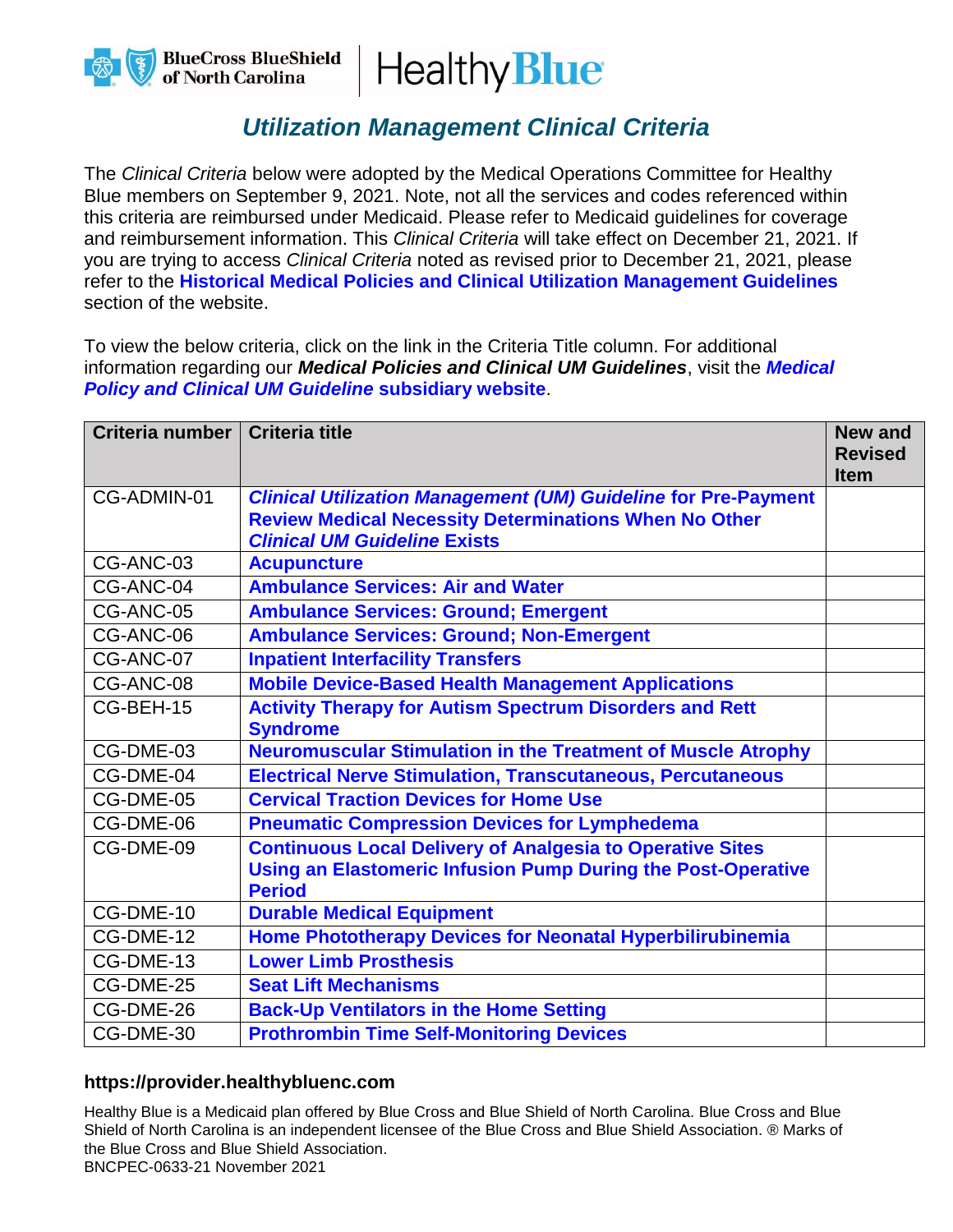| Criteria number   Criteria title |                                                                                                                                                  | <b>New and</b><br><b>Revised</b> |
|----------------------------------|--------------------------------------------------------------------------------------------------------------------------------------------------|----------------------------------|
|                                  |                                                                                                                                                  | <b>Item</b>                      |
| CG-DME-37                        | <b>Air Conduction Hearing Aids</b>                                                                                                               |                                  |
| CG-DME-39                        | <b>Dynamic Low-Load Prolonged-Duration Stretch Devices</b>                                                                                       |                                  |
| CG-DME-40                        | <b>Noninvasive Electrical Bone Growth Stimulation of the</b><br><b>Appendicular Skeleton</b>                                                     |                                  |
| CG-DME-42                        | Non-implantable Insulin Infusion and Blood Glucose Monitoring<br><b>Devices</b>                                                                  |                                  |
| CG-DME-44                        | <b>Electric Tumor Treatment Field (TTF)</b>                                                                                                      | <b>Revised</b>                   |
| CG-DME-45                        | <b>Ultrasound Bone Growth Stimulation</b>                                                                                                        |                                  |
| CG-DME-46                        | <b>Pneumatic Compression Devices for Prevention of Deep Vein</b><br><b>Thrombosis of the Extremities in the Home Setting</b>                     |                                  |
| CG-DME-47                        | <b>Noninvasive Home Ventilator Therapy for Respiratory Failure</b>                                                                               |                                  |
| CG-DME-48                        | <b>Vacuum Assisted Wound Therapy in the Outpatient Setting</b>                                                                                   |                                  |
| CG-DME-49                        | <b>Standing Frames</b>                                                                                                                           |                                  |
| CG-GENE-01                       | <b>Janus Kinase 2, CALR, and MPL Gene Mutation Assays</b>                                                                                        |                                  |
| CG-GENE-04                       | <b>Molecular Marker Evaluation of Thyroid Nodules</b>                                                                                            |                                  |
| CG-GENE-07                       | <b>BCR-ABL Mutation Analysis</b>                                                                                                                 |                                  |
| CG-GENE-08                       | <b>Genetic Testing for PTEN Hamartoma Tumor Syndrome</b>                                                                                         |                                  |
| CG-GENE-09                       | <b>Genetic Testing for CHARGE Syndrome</b>                                                                                                       |                                  |
| CG-GENE-10                       | <b>Chromosomal Microarray Analysis (CMA) for Developmental</b>                                                                                   |                                  |
|                                  | <b>Delay, Autism Spectrum Disorder, Intellectual Disability</b>                                                                                  |                                  |
|                                  | (Intellectual Development Disorder) and Congenital Anomalies                                                                                     |                                  |
| CG-GENE-11                       | <b>Genotype Testing for Individual Genetic Polymorphisms to</b><br><b>Determine Drug-Metabolizer Status</b>                                      |                                  |
| CG-GENE-13                       | <b>Genetic Testing for Inherited Disorders</b>                                                                                                   |                                  |
| CG-GENE-14                       | <b>Gene Mutation Testing for Solid Tumor Cancer Susceptibility</b><br>and Management                                                             |                                  |
| CG-GENE-15                       | <b>Genetic Testing for Lynch Syndrome, Familial Adenomatous</b><br><b>Polyposis (FAP), Attenuated FAP and MYH-associated</b><br><b>Polyposis</b> |                                  |
| CG-GENE-16                       | <b>BRCA Genetic Testing</b>                                                                                                                      |                                  |
| CG-GENE-17                       | <b>RET Proto-oncogene Testing for Endocrine Gland Cancer</b><br><b>Susceptibility</b>                                                            |                                  |
| CG-GENE-18                       | <b>Genetic Testing for TP53 Mutations</b>                                                                                                        |                                  |
| CG-GENE-19                       | <b>Detection and Quantification of Tumor DNA Using Next</b>                                                                                      |                                  |
|                                  | <b>Generation Sequencing in Lymphoid Cancers</b>                                                                                                 |                                  |
| CG-GENE-21                       | <b>Cell-Free Fetal DNA-Based Prenatal Testing</b>                                                                                                |                                  |
| CG-GENE-22                       | <b>Gene Expression Profiling for Managing Breast Cancer</b><br><b>Treatment</b>                                                                  | <b>Revised</b>                   |
| CG-GENE-23                       | <b>Genetic Testing for Heritable Cardiac Conditions</b>                                                                                          |                                  |
| CG-LAB-03                        | <b>Tropism Testing for HIV Management</b>                                                                                                        |                                  |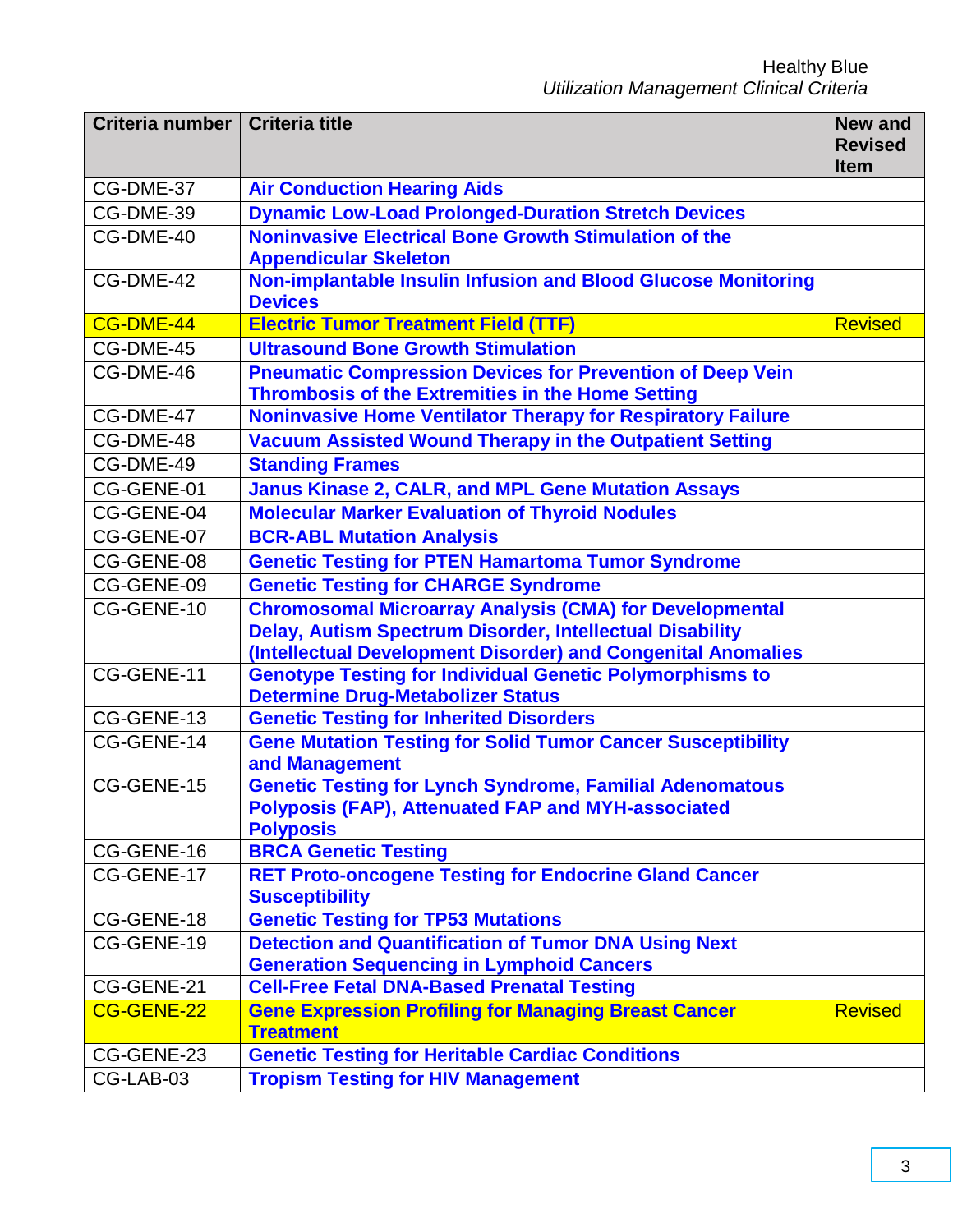| Criteria number   Criteria title |                                                                                                                      | <b>New and</b><br><b>Revised</b><br><b>Item</b> |
|----------------------------------|----------------------------------------------------------------------------------------------------------------------|-------------------------------------------------|
| CG-LAB-09                        | <b>Drug Testing or Screening in the Context of Substance Use</b><br><b>Disorder and Chronic Pain</b>                 |                                                 |
| CG-LAB-10                        | <b>Zika Virus Testing</b>                                                                                            |                                                 |
| CG-LAB-11                        | <b>Screening for Vitamin D Deficiency in Average Risk Individuals</b>                                                |                                                 |
| CG-LAB-12                        | <b>Testing for Oral and Esophageal Cancer</b>                                                                        |                                                 |
| CG-LAB-13                        | <b>Skin Nerve Fiber Density Testing</b>                                                                              |                                                 |
| CG-LAB-14                        | <b>Respiratory Viral Panel Testing in the Outpatient Setting</b>                                                     |                                                 |
| CG-LAB-15                        | <b>Red Blood Cell Folic Acid Testing</b>                                                                             |                                                 |
| CG-LAB-16                        | <b>Serum Amylase Testing</b>                                                                                         |                                                 |
| CG-LAB-17                        | Molecular Gastrointestinal Pathogen Panel (GIPP) Testing for<br><b>Infectious Diarrhea in the Outpatient Setting</b> |                                                 |
| CG-MED-02                        | <b>Esophageal pH Monitoring</b>                                                                                      |                                                 |
| CG-MED-05                        | <b>Ketogenic Diet for Treatment of Intractable Seizures</b>                                                          |                                                 |
| CG-MED-21                        | <b>Anesthesia Services and Moderate ("Conscious") Sedation</b>                                                       |                                                 |
| CG-MED-23                        | <b>Home Health</b>                                                                                                   |                                                 |
| CG-MED-24                        | <b>Electromyography and Nerve Conduction Studies</b>                                                                 |                                                 |
| CG-MED-26                        | <b>Neonatal Levels of Care</b>                                                                                       |                                                 |
| CG-MED-28                        | <b>Iontophoresis for Medical Indications</b>                                                                         |                                                 |
| CG-MED-32                        | <b>Ancillary Services for Pregnancy Complications</b>                                                                |                                                 |
| CG-MED-34                        | <b>Monitored Anesthesia Care for Gastrointestinal Endoscopic</b><br><b>Procedures</b>                                |                                                 |
| CG-MED-35                        | <b>Retinal Telescreening Systems</b>                                                                                 |                                                 |
| CG-MED-38                        | <b>Inpatient Admission for Radiation Therapy for Cervical or</b><br><b>Thyroid Cancer</b>                            |                                                 |
| CG-MED-40                        | <b>External Ambulatory Event Monitors to Detect Cardiac</b><br><b>Arrhythmias</b>                                    |                                                 |
| CG-MED-41                        | <b>Moderate to Deep Anesthesia Services for Dental Surgery in the</b><br><b>Facility Setting</b>                     |                                                 |
| CG-MED-44                        | <b>Holter Monitors</b>                                                                                               |                                                 |
| CG-MED-45                        | <b>Transrectal Ultrasonography</b>                                                                                   |                                                 |
| CG-MED-46                        | <b>Electroencephalography and Video Electroencephalographic</b><br><b>Monitoring</b>                                 |                                                 |
| CG-MED-47                        | <b>Fundus Photography</b>                                                                                            |                                                 |
| CG-MED-49                        | <b>Auditory Brainstem Responses (ABRs) and Evoked</b><br><b>Otoacoustic Emissions (OAEs) for Hearing Disorders</b>   |                                                 |
| CG-MED-50                        | <b>Visual, Somatosensory and Motor Evoked Potentials</b>                                                             |                                                 |
| CG-MED-51                        | <b>Three-Dimensional (3-D) Rendering of Imaging Studies</b>                                                          |                                                 |
| CG-MED-52                        | <b>Allergy Immunotherapy (Subcutaneous)</b>                                                                          |                                                 |
| CG-MED-53                        | <b>Cervical Cancer Screening Using Cytology and Human</b><br><b>Papillomavirus Testing</b>                           |                                                 |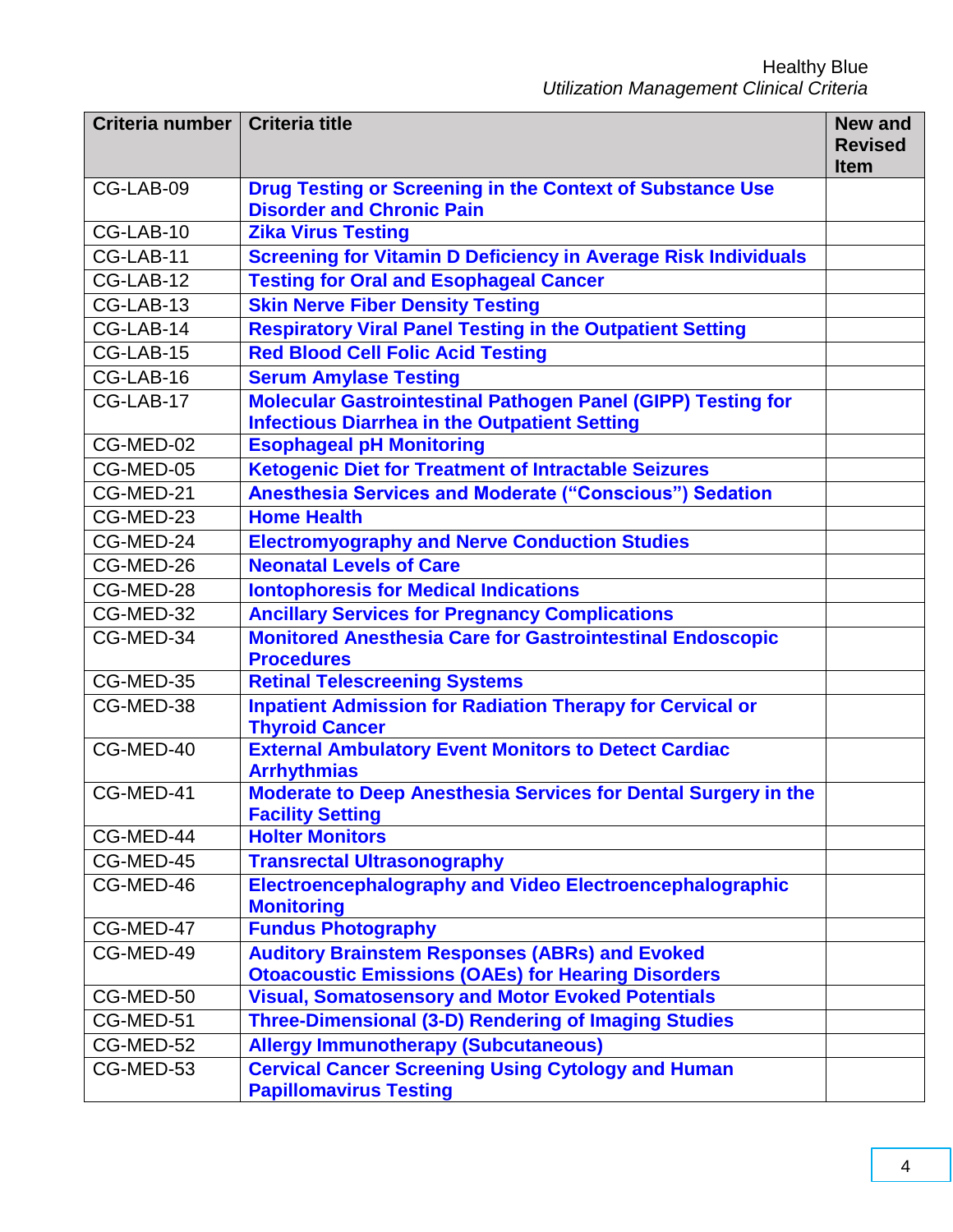| Criteria number   Criteria title |                                                                                     | <b>New and</b>                |
|----------------------------------|-------------------------------------------------------------------------------------|-------------------------------|
|                                  |                                                                                     | <b>Revised</b><br><b>Item</b> |
| CG-MED-54                        | <b>Strapping</b>                                                                    |                               |
| CG-MED-55                        | <b>Site of Care: Advanced Radiologic Imaging</b>                                    | <b>Revised</b>                |
| CG-MED-59                        | <b>Upper Gastrointestinal Endoscopy in Adults</b>                                   |                               |
| CG-MED-61                        | <b>Preoperative Testing for Low Risk Invasive Procedures and</b>                    |                               |
|                                  | <b>Surgeries</b>                                                                    |                               |
| CG-MED-62                        | <b>Resting Electrocardiogram Screening in Adults</b>                                |                               |
| CG-MED-63                        | <b>Treatment of Hyperhidrosis</b>                                                   |                               |
| CG-MED-64                        | <b>Transcatheter Ablation of Arrhythmogenic Foci in the</b>                         |                               |
|                                  | <b>Pulmonary Veins</b>                                                              |                               |
| CG-MED-65                        | <b>Manipulation Under Anesthesia</b>                                                |                               |
| CG-MED-66                        | <b>Cryopreservation of Oocytes or Ovarian Tissue</b>                                |                               |
| CG-MED-68                        | <b>Therapeutic Apheresis</b>                                                        |                               |
| CG-MED-69                        | <b>Inhaled Nitric Oxide</b>                                                         |                               |
| CG-MED-70                        | <b>Wireless Capsule Endoscopy for Gastrointestinal Imaging and</b>                  |                               |
|                                  | the Patency Capsule                                                                 |                               |
| CG-MED-71                        | <b>Chronic Wound Care in the Home or Outpatient Setting</b>                         |                               |
| CG-MED-73                        | <b>Hyperbaric Oxygen Therapy (Systemic/Topical)</b>                                 |                               |
| CG-MED-74                        | <b>Implantable Ambulatory Event Monitors and Mobile Cardiac</b><br><b>Telemetry</b> |                               |
| CG-MED-77                        | <b>SPECT/CT Fusion Imaging</b>                                                      |                               |
| CG-MED-79                        | <b>Diaphragmatic/Phrenic Nerve Stimulation and Diaphragm</b>                        |                               |
|                                  | <b>Pacing Systems</b>                                                               |                               |
| CG-MED-81                        | <b>High Intensity Focused Ultrasound (HIFU) for Oncologic</b><br><b>Indications</b> |                               |
| CG-MED-86                        | <b>Enhanced External Counterpulsation in the Outpatient Setting</b>                 |                               |
| CG-MED-87                        | <b>Single Photon Emission Computed Tomography Scans for</b>                         |                               |
|                                  | <b>Noncardiovascular Indications</b>                                                |                               |
| CG-MED-88                        | <b>Preimplantation Genetic Diagnosis Testing</b>                                    |                               |
| CG-MED-89                        | <b>Home Parenteral Nutrition</b>                                                    |                               |
| CG-OR-PR-02                      | <b>Prefabricated and Prophylactic Knee Braces</b>                                   |                               |
| CG-OR-PR-03                      | <b>Custom-made Knee Braces</b>                                                      |                               |
| CG-OR-PR-04                      | <b>Cranial Remodeling Bands and Helmets (Cranial Orthotics)</b>                     |                               |
| CG-OR-PR-05                      | <b>Myoelectric Upper Extremity Prosthetic Devices</b>                               |                               |
| CG-OR-PR-06                      | Spinal Orthoses: Thoracic-Lumbar-Sacral (TLSO), Lumbar-                             |                               |
|                                  | <b>Sacral (LSO), and Lumbar</b>                                                     |                               |
| CG-REHAB-07                      | <b>Skilled Nursing and Skilled Rehabilitation Services (Outpatient)</b>             |                               |
| CG-REHAB-10                      | <b>Site of Care: Outpatient Physical Therapy, Occupational</b>                      |                               |
|                                  | <b>Therapy, Speech-Language Pathology Services</b>                                  |                               |
| CG-REHAB-12                      | <b>Rehabilitative and Habilitative Services in the Home Setting:</b>                |                               |
|                                  | <b>Physical Medicine/Physical Therapy, Occupational Therapy and</b>                 |                               |
|                                  | <b>Speech-Language Pathology</b>                                                    |                               |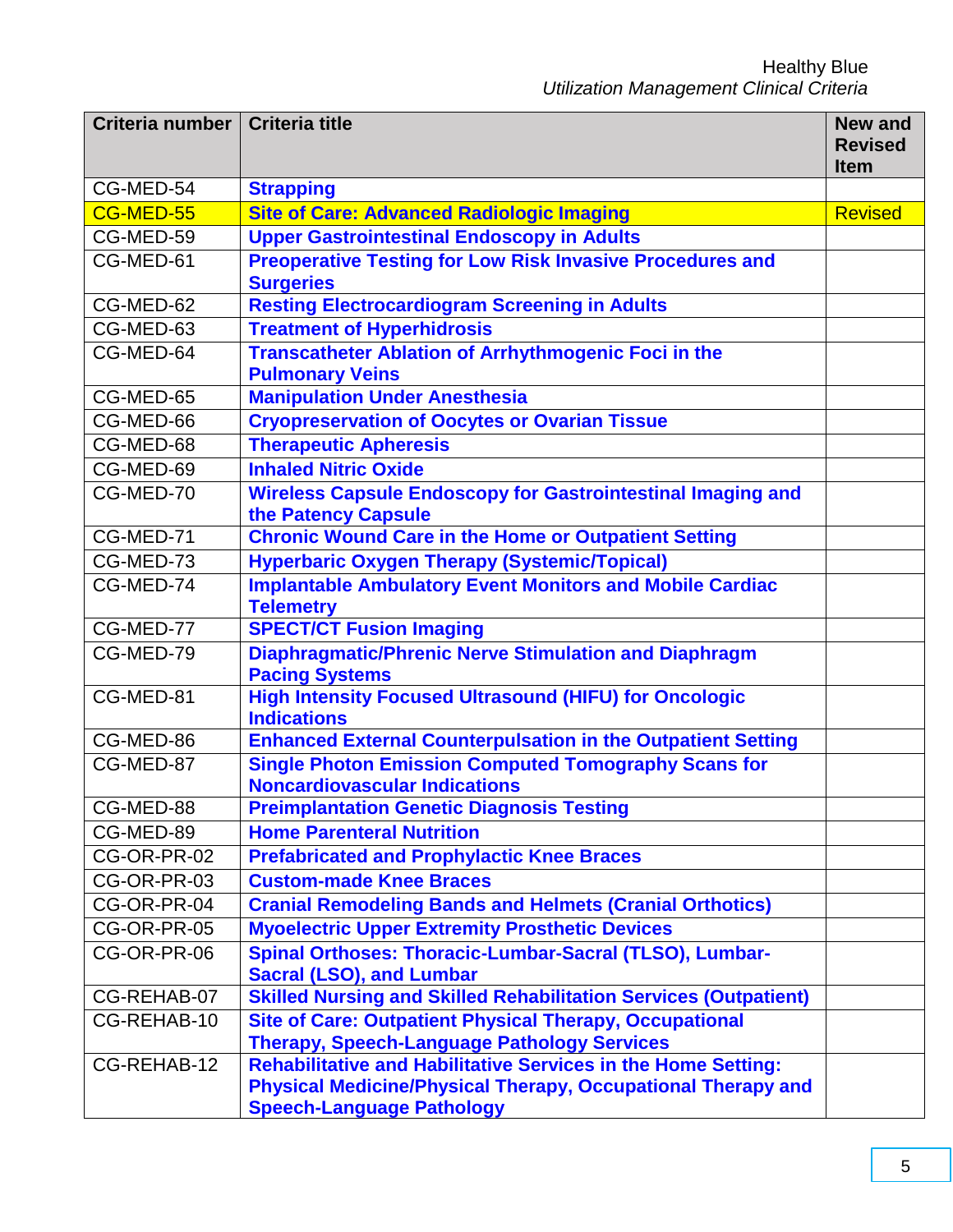| Criteria number   Criteria title |                                                                                                                           | <b>New and</b><br><b>Revised</b> |
|----------------------------------|---------------------------------------------------------------------------------------------------------------------------|----------------------------------|
|                                  |                                                                                                                           | <b>Item</b>                      |
| CG-SURG-01                       | <b>Colonoscopy</b>                                                                                                        |                                  |
| CG-SURG-03                       | <b>Blepharoplasty, Blepharoptosis Repair, and Brow Lift</b>                                                               |                                  |
| CG-SURG-05                       | <b>Maze Procedure</b>                                                                                                     |                                  |
| CG-SURG-07                       | <b>Vertical Expandable Prosthetic Titanium Rib</b>                                                                        |                                  |
| CG-SURG-08                       | <b>Sacral Nerve Stimulation as a Treatment of Neurogenic Bladder</b><br><b>Secondary to Spinal Cord Injury</b>            |                                  |
| CG-SURG-09                       | <b>Temporomandibular Disorders</b>                                                                                        |                                  |
| CG-SURG-10                       | <b>Ambulatory or Outpatient Surgery Center Procedures</b>                                                                 |                                  |
| CG-SURG-11                       | <b>Surgical Treatment for Dupuytren's Contracture</b>                                                                     |                                  |
| CG-SURG-12                       | <b>Penile Prosthesis Implantation</b>                                                                                     |                                  |
| CG-SURG-15                       | <b>Endometrial Ablation</b>                                                                                               |                                  |
| CG-SURG-17                       | <b>Trigger Point Injections</b>                                                                                           |                                  |
| CG-SURG-24                       | <b>Functional Endoscopic Sinus Surgery (FESS)</b>                                                                         |                                  |
| CG-SURG-25                       | <b>Injection Treatment for Morton's Neuroma</b>                                                                           |                                  |
| CG-SURG-28                       | <b>Transcatheter Uterine Artery Embolization</b>                                                                          |                                  |
| CG-SURG-29                       | <b>Lumbar Discography</b>                                                                                                 |                                  |
| CG-SURG-30                       | <b>Tonsillectomy for Children with or without Adenoidectomy</b>                                                           |                                  |
| CG-SURG-31                       | <b>Treatment of Keloids and Scar Revision</b>                                                                             |                                  |
| CG-SURG-34                       | <b>Diagnostic Infertility Surgery</b>                                                                                     |                                  |
| CG-SURG-36                       | <b>Adenoidectomy</b>                                                                                                      |                                  |
| CG-SURG-37                       | <b>Destruction of Pre-Malignant Skin Lesions</b>                                                                          |                                  |
| CG-SURG-40                       | <b>Cataract Removal Surgery for Adults</b>                                                                                |                                  |
| CG-SURG-41                       | <b>Surgical Strabismus Correction</b>                                                                                     |                                  |
| CG-SURG-46                       | <b>Myringotomy and Tympanostomy Tube Insertion</b>                                                                        |                                  |
| CG-SURG-49                       | <b>Endovascular Techniques (Percutaneous or Open Exposure)</b><br>for Arterial Revascularization of the Lower Extremities |                                  |
| CG-SURG-50                       | <b>Assistant Surgeons</b>                                                                                                 |                                  |
| CG-SURG-51                       | <b>Outpatient Cystourethroscopy</b>                                                                                       |                                  |
| CG-SURG-52                       | <b>Site of Care: Hospital-Based Ambulatory Surgical Procedures</b><br>and Endoscopic Services                             |                                  |
| CG-SURG-55                       | <b>Cardiac Electrophysiological Studies (EPS) and Catheter</b><br><b>Ablation</b>                                         |                                  |
| CG-SURG-56                       | <b>Diagnostic Fiberoptic Flexible Laryngoscopy</b>                                                                        |                                  |
| CG-SURG-57                       | <b>Diagnostic Nasal Endoscopy</b>                                                                                         |                                  |
| CG-SURG-58                       | <b>Radioactive Seed Localization of Nonpalpable Breast Lesions</b>                                                        |                                  |
| CG-SURG-59                       | <b>Vena Cava Filters</b>                                                                                                  |                                  |
| CG-SURG-61                       | <b>Cryosurgical or Radiofrequency Ablation to Treat Solid Tumors</b><br><b>Outside the Liver</b>                          |                                  |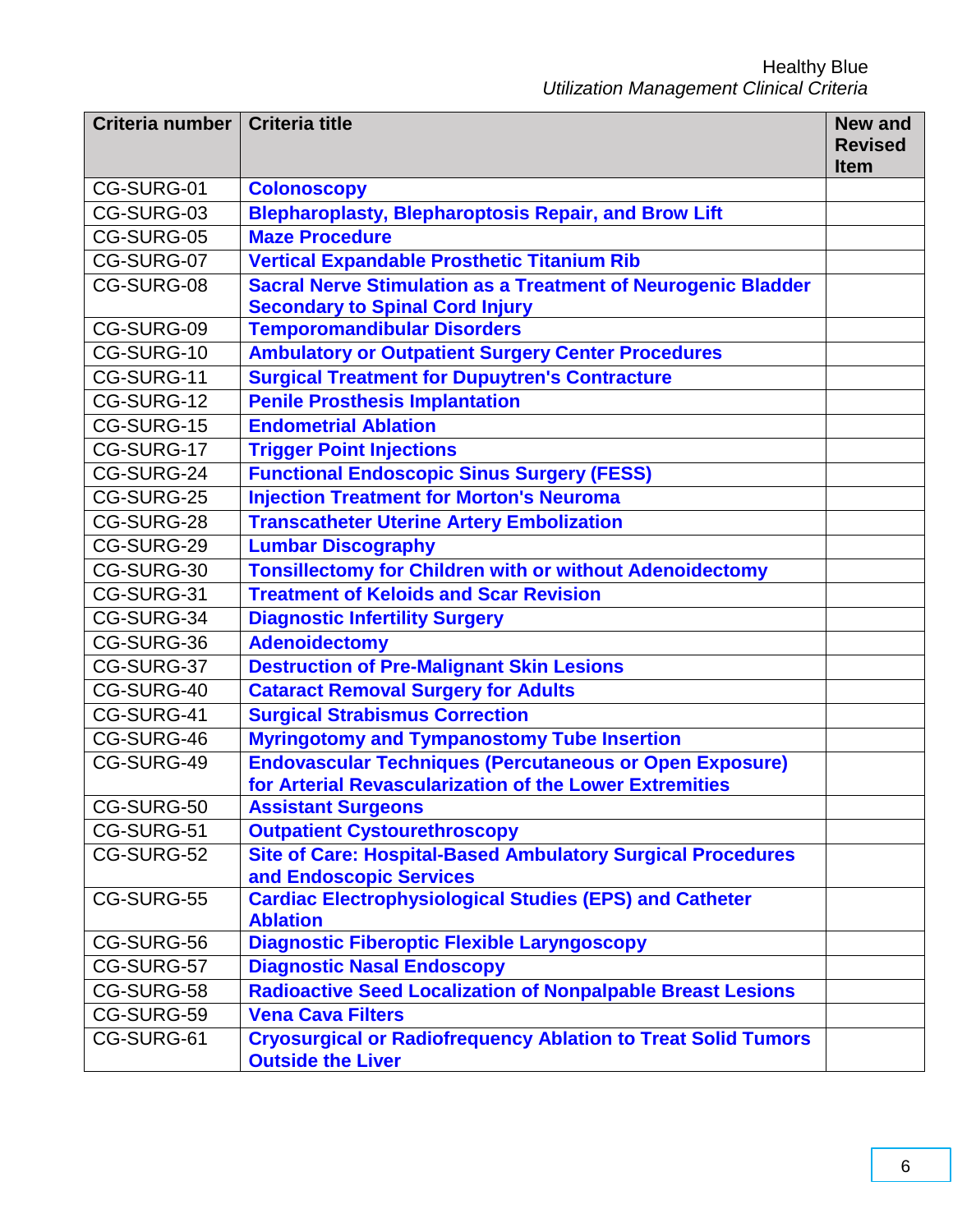| Criteria number   Criteria title |                                                                                                                                    | <b>New and</b><br><b>Revised</b> |
|----------------------------------|------------------------------------------------------------------------------------------------------------------------------------|----------------------------------|
| CG-SURG-63                       | <b>Cardiac Resynchronization Therapy with or without an</b>                                                                        | <b>Item</b>                      |
|                                  | <b>Implantable Cardioverter Defibrillator for the Treatment of Heart</b><br><b>Failure</b>                                         |                                  |
| CG-SURG-70                       | <b>Gastric Electrical Stimulation</b>                                                                                              |                                  |
| CG-SURG-71                       | <b>Reduction Mammaplasty</b>                                                                                                       |                                  |
| CG-SURG-72                       | <b>Endothelial Keratoplasty</b>                                                                                                    |                                  |
| CG-SURG-73                       | <b>Balloon Sinus Ostial Dilation</b>                                                                                               |                                  |
| CG-SURG-75                       | <b>Transanal Endoscopic Microsurgical (TEM) Excision of Rectal</b><br><b>Lesions</b>                                               |                                  |
| CG-SURG-76                       | <b>Carotid, Vertebral and Intracranial Artery Stent Placement with</b>                                                             |                                  |
|                                  | or without Angioplasty                                                                                                             |                                  |
| CG-SURG-77                       | <b>Refractive Surgery</b>                                                                                                          |                                  |
| CG-SURG-78                       | <b>Locoregional and Surgical Techniques for Treating Primary and</b><br><b>Metastatic Liver Malignancies</b>                       |                                  |
| CG-SURG-79                       | <b>Implantable Infusion Pumps</b>                                                                                                  |                                  |
| CG-SURG-81                       | <b>Cochlear Implants and Auditory Brainstem Implants</b>                                                                           |                                  |
| CG-SURG-82                       | <b>Bone-Anchored and Bone Conduction Hearing Aids</b>                                                                              | <b>Revised</b>                   |
| CG-SURG-83                       | <b>Bariatric Surgery and Other Treatments for Clinically Severe</b><br><b>Obesity</b>                                              |                                  |
| CG-SURG-84                       | <b>Mandibular/Maxillary (Orthognathic) Surgery</b>                                                                                 |                                  |
| CG-SURG-85                       | <b>Hip Resurfacing</b>                                                                                                             |                                  |
| CG-SURG-86                       | <b>Endovascular/Endoluminal Repair of Aortic Aneurysms,</b><br><b>Aortoiliac Disease, Aortic Dissection and Aortic Transection</b> |                                  |
| CG-SURG-87                       | <b>Nasal Surgery for the Treatment of Obstructive Sleep Apnea</b><br>and Snoring                                                   |                                  |
| CG-SURG-88                       | <b>Mastectomy for Gynecomastia</b>                                                                                                 |                                  |
| CG-SURG-89                       | <b>Radiofrequency Neurolysis and Pulsed Radiofrequency</b><br><b>Therapy for Trigeminal Neuralgia</b>                              |                                  |
| CG-SURG-90                       | <b>Mohs Micrographic Surgery</b>                                                                                                   |                                  |
| CG-SURG-91                       | <b>Minimally Invasive Ablative Procedures for Epilepsy</b>                                                                         |                                  |
| CG-SURG-92                       | <b>Paraesophageal Hernia Repair</b>                                                                                                |                                  |
| CG-SURG-93                       | <b>Angiographic Evaluation and Endovascular Intervention for</b><br><b>Dialysis Access Circuit Dysfunction</b>                     |                                  |
| CG-SURG-94                       | <b>Keratoprosthesis</b>                                                                                                            |                                  |
| CG-SURG-95                       | <b>Sacral Nerve Stimulation and Percutaneous Tibial Nerve</b>                                                                      |                                  |
|                                  | <b>Stimulation for Urinary and Fecal Incontinence; Urinary</b>                                                                     |                                  |
|                                  | <b>Retention</b>                                                                                                                   |                                  |
| CG-SURG-96                       | <b>Intraocular Telescope</b>                                                                                                       |                                  |
| CG-SURG-97                       | <b>Cardioverter Defibrillators</b>                                                                                                 |                                  |
| CG-SURG-98                       | <b>Prostate Biopsy using MRI Fusion Techniques</b>                                                                                 |                                  |
| CG-SURG-99                       | <b>Panniculectomy and Abdominoplasty</b>                                                                                           |                                  |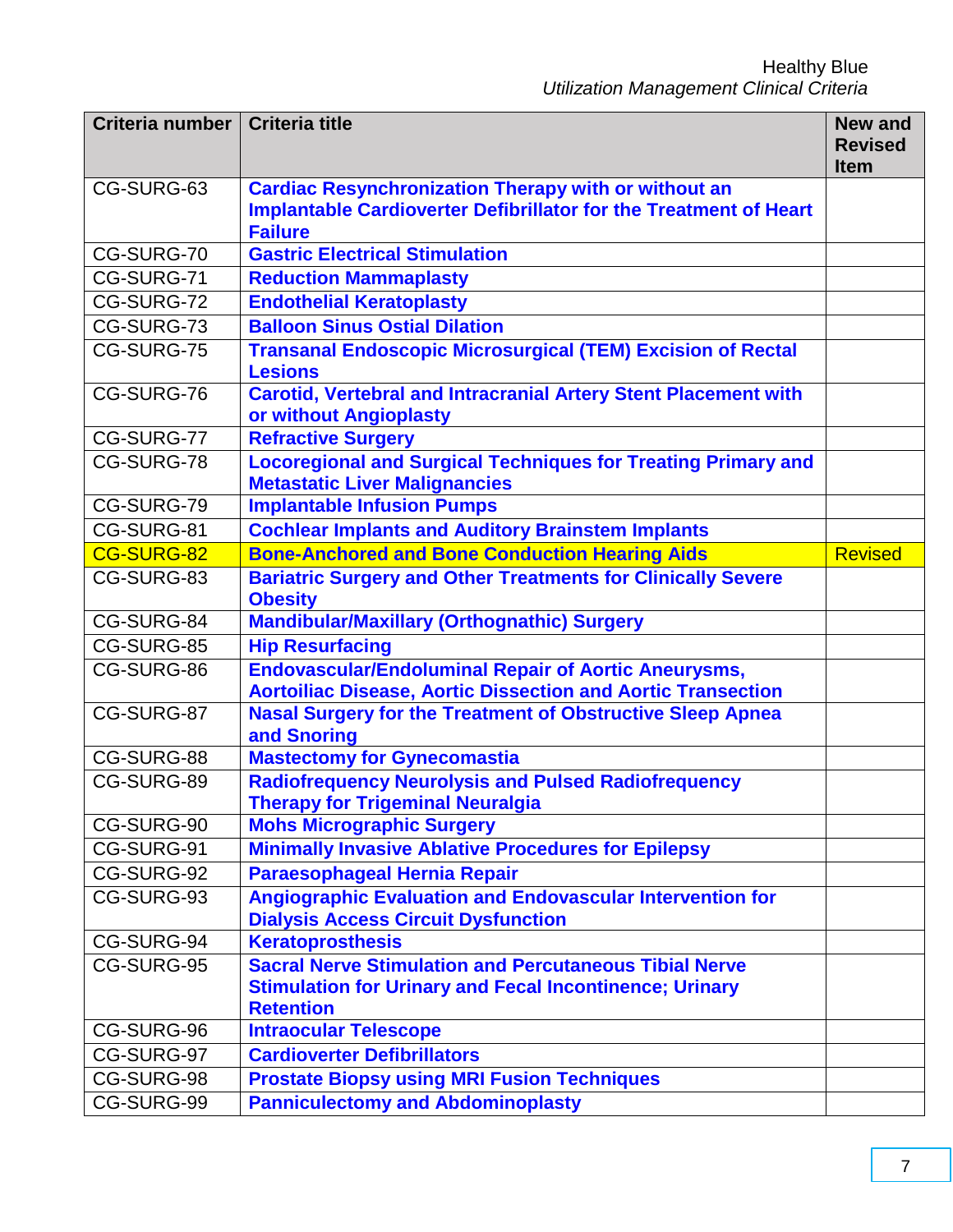| Criteria number   Criteria title |                                                                                                                                 | <b>New and</b><br><b>Revised</b> |
|----------------------------------|---------------------------------------------------------------------------------------------------------------------------------|----------------------------------|
|                                  |                                                                                                                                 | <b>Item</b>                      |
| CG-SURG-100                      | <b>Laser Trabeculoplasty and Laser Peripheral Iridotomy</b>                                                                     |                                  |
| CG-SURG-101                      | <b>Ablative Techniques as a Treatment for Barrett's Esophagus</b>                                                               |                                  |
| CG-SURG-102                      | <b>Alcohol Septal Ablation for Treatment of Hypertrophic</b><br><b>Cardiomyopathy</b>                                           |                                  |
| CG-SURG-104                      | <b>Intraoperative Neurophysiological Monitoring</b>                                                                             |                                  |
| CG-SURG-105                      | <b>Corneal Collagen Cross-Linking</b>                                                                                           |                                  |
| CG-SURG-106                      | <b>Venous Angioplasty with or without Stent Placement or Venous</b><br><b>Stenting Alone</b>                                    |                                  |
| CG-SURG-107                      | <b>Surgical and Minimally Invasive Treatments for Benign</b><br><b>Prostatic Hyperplasia (BPH)</b>                              |                                  |
| CG-SURG-110                      | <b>Lung Volume Reduction Surgery</b>                                                                                            |                                  |
| CG-SURG-111                      | <b>Open Sacroiliac Joint Fusion</b>                                                                                             |                                  |
| CG-SURG-112                      | <b>Carpel Tunnel Decompression Surgery</b>                                                                                      | <b>New</b>                       |
| CG-SURG-113                      | <b>Tonsillectomy with or without Adenoidectomy for Adults</b>                                                                   | <b>New</b>                       |
| <b>CG-THER-RAD-</b>              | <b>Intravascular Brachytherapy (Coronary and Non-Coronary)</b>                                                                  |                                  |
| 07                               |                                                                                                                                 |                                  |
| CG-TRANS-02                      | <b>Kidney Transplantation</b>                                                                                                   |                                  |
| CG-TRANS-03                      | Donor Lymphocyte Infusion for Hematologic Malignancies after<br><b>Allogeneic Hematopoietic Progenitor Cell Transplantation</b> |                                  |
| ADMIN.00001                      | <b>Medical Policy Formation</b>                                                                                                 |                                  |
| ADMIN.00002                      | <b>Preventive Health Guidelines</b>                                                                                             |                                  |
| ADMIN.00004                      | <b>Medical Necessity Criteria</b>                                                                                               |                                  |
| ADMIN.00005                      | <b>Investigational Criteria</b>                                                                                                 |                                  |
| ADMIN.00006                      | <b>Review of Services for Benefit Determinations in the Absence</b>                                                             |                                  |
|                                  | of a Company Applicable Medical Policy or Clinical Utilization<br><b>Management (UM) Guideline</b>                              |                                  |
| ADMIN.00007                      | <b>Immunizations</b>                                                                                                            |                                  |
| ANC.00006                        | <b>Biomagnetic Therapy</b>                                                                                                      |                                  |
| ANC.00007                        | <b>Cosmetic and Reconstructive Services: Skin Related</b>                                                                       |                                  |
| ANC.00008                        | <b>Cosmetic and Reconstructive Services of the Head and Neck</b>                                                                |                                  |
| ANC.00009                        | <b>Cosmetic and Reconstructive Services of the Trunk and Groin</b>                                                              |                                  |
| DME.00011                        | <b>Electrical Stimulation as a Treatment for Pain and Other</b><br><b>Conditions: Surface and Percutaneous Devices</b>          |                                  |
| DME.00012                        | <b>Intrapulmonary Percussive Ventilation Devices for Airway</b><br><b>Clearance</b>                                             |                                  |
| DME.00022                        | <b>Functional Electrical Stimulation (FES); Threshold Electrical</b><br><b>Stimulation (TES)</b>                                |                                  |
| DME.00024                        | <b>Transtympanic Micropressure for the Treatment of Meniere's</b><br><b>Disease</b>                                             |                                  |
| DME.00025                        | <b>Self-Operated Spinal Unloading Devices</b>                                                                                   |                                  |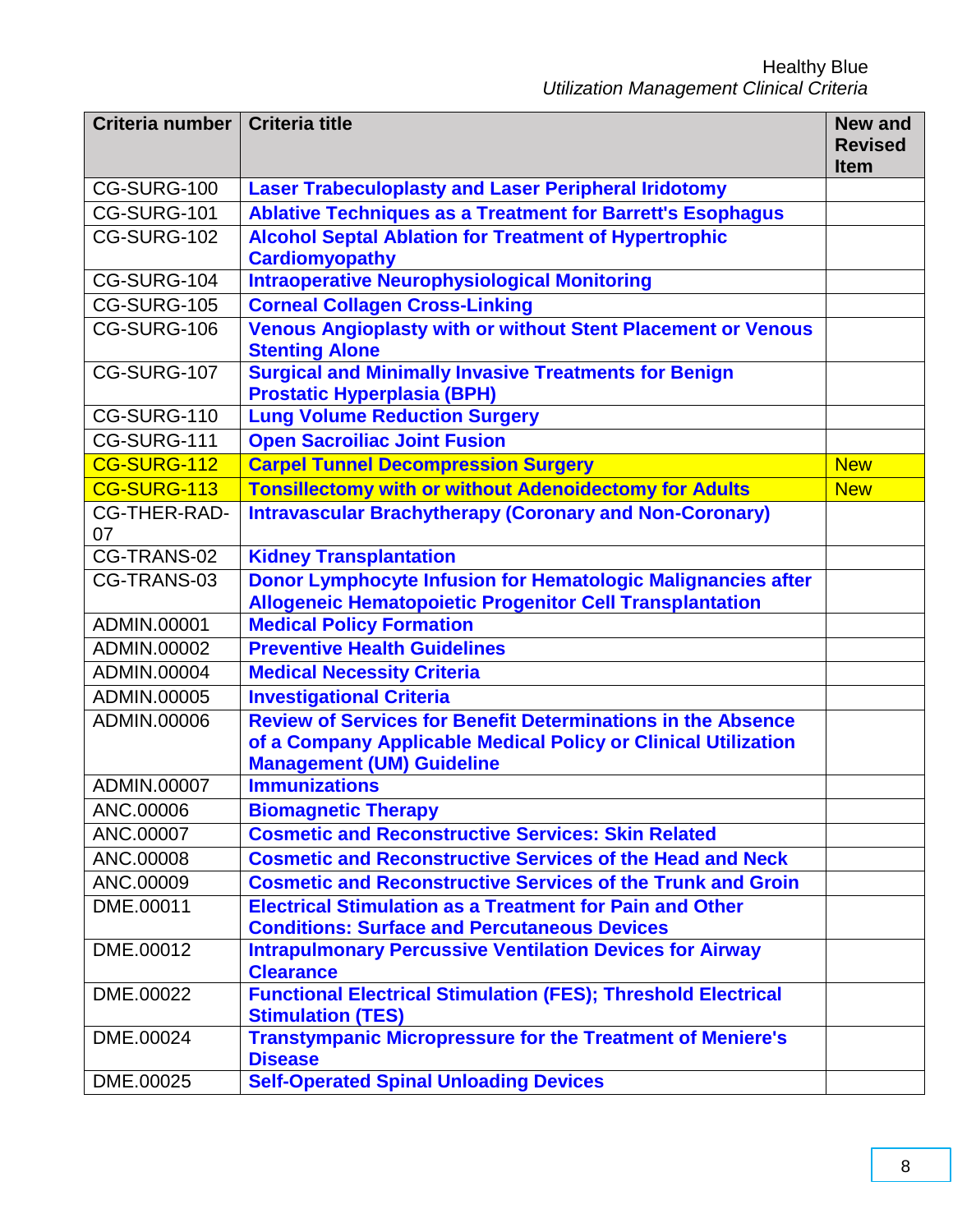| Criteria number  | <b>Criteria title</b>                                                                                  | <b>New and</b><br><b>Revised</b> |
|------------------|--------------------------------------------------------------------------------------------------------|----------------------------------|
|                  |                                                                                                        | <b>Item</b>                      |
| DME.00030        | <b>Altered Auditory Feedback Devices for the Treatment of</b>                                          |                                  |
|                  | <b>Stuttering</b>                                                                                      |                                  |
| DME.00032        | <b>Automated External Defibrillators for Home Use</b>                                                  |                                  |
| DME.00037        | <b>Cooling Devices and Combined Cooling/Heating Devices</b>                                            |                                  |
| DME.00038        | <b>Static Progressive Stretch (SPS) and Patient-Actuated Serial</b><br><b>Stretch (PASS) Devices</b>   |                                  |
| DME.00039        | <b>Prefabricated Oral Appliances for the Treatment of Obstructive</b><br><b>Sleep Apnea</b>            |                                  |
| DME.00041        | <b>Low Intensity Therapeutic Ultrasound</b>                                                            |                                  |
| DME.00042        | <b>Electronic Positional Devices for the Treatment of Obstructive</b>                                  |                                  |
|                  | <b>Sleep Apnea</b>                                                                                     |                                  |
| <b>DME.00043</b> | <b>Neuromuscular Electrical Training for the Treatment of</b>                                          | <b>New</b>                       |
|                  | <b>Obstructive Sleep Apnea or Snoring</b>                                                              |                                  |
| GENE.00003       | <b>Genetic Testing and Biochemical Markers for the Diagnosis of</b><br><b>Alzheimer's Disease</b>      |                                  |
| GENE.00009       | <b>Gene Expression Profiling and Genomic Biomarker Tests for</b>                                       |                                  |
|                  | <b>Prostate Cancer</b>                                                                                 |                                  |
| GENE.00010       | <b>Panel and other Multi-Gene Testing for Polymorphisms to</b>                                         |                                  |
|                  | <b>Determine Drug-Metabolizer Status</b>                                                               |                                  |
| GENE.00016       | <b>Gene Expression Profiling for Colorectal Cancer</b>                                                 |                                  |
| GENE.00018       | <b>Gene Expression Profiling for Cancers of Unknown Primary Site</b>                                   |                                  |
| GENE.00020       | <b>Gene Expression Profile Tests for Multiple Myeloma</b>                                              |                                  |
| GENE.00023       | <b>Gene Expression Profiling of Melanomas</b>                                                          |                                  |
| GENE.00025       | <b>Proteogenomic Testing for the Evaluation of Malignancies</b>                                        |                                  |
| GENE.00033       | <b>Genetic Testing for Inherited Peripheral Neuropathies</b>                                           |                                  |
| GENE.00034       | <b>SensiGene® Fetal RhD Genotyping Test</b>                                                            |                                  |
| GENE.00036       | <b>Genetic Testing for Hereditary Pancreatitis</b>                                                     |                                  |
| GENE.00037       | <b>Genetic Testing for Macular Degeneration</b>                                                        |                                  |
| GENE.00038       | <b>Genetic Testing for Statin-Induced Myopathy</b>                                                     |                                  |
| GENE.00039       | <b>Genetic Testing for Frontotemporal Dementia (FTD)</b>                                               |                                  |
| GENE.00041       | <b>Genetic Testing to Confirm the Identity of Laboratory</b>                                           |                                  |
|                  | <b>Specimens</b>                                                                                       |                                  |
| GENE.00047       | <b>Methylenetetrahydrofolate Reductase Mutation Testing</b>                                            |                                  |
| GENE.00049       | <b>Circulating Tumor DNA Panel Testing for Cancer (Liquid</b><br><b>Biopsy)</b>                        |                                  |
| GENE.00050       | <b>Gene Expression Profiling for Coronary Artery Disease</b>                                           |                                  |
| GENE.00051       | <b>Bronchial Gene Expression Classification for the Diagnostic</b><br><b>Evaluation of Lung Cancer</b> |                                  |
| GENE.00052       | <b>Whole Genome Sequencing, Whole Exome Sequencing, Gene</b><br><b>Panels, and Molecular Profiling</b> |                                  |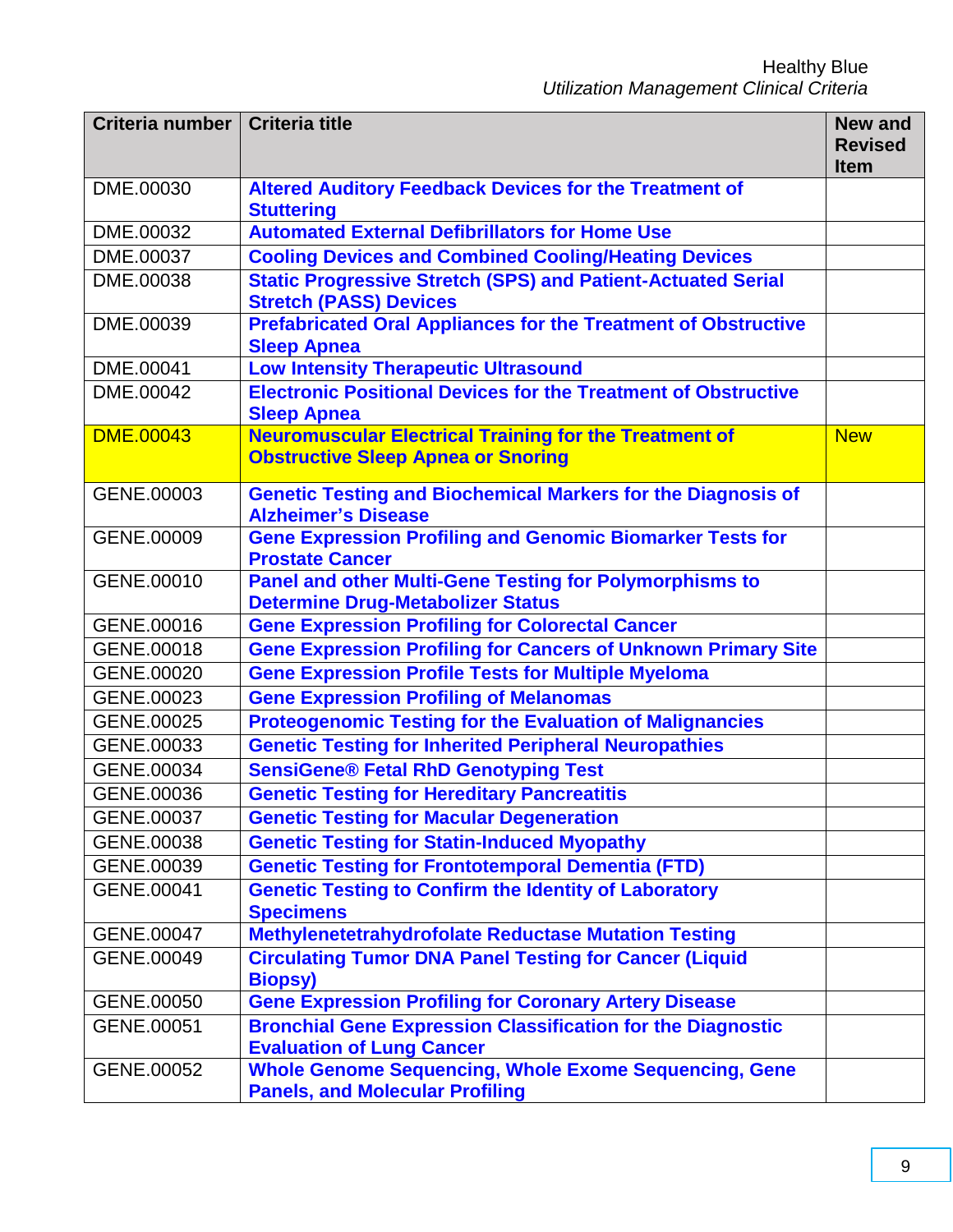| Criteria number   Criteria title |                                                                                                                               | <b>New and</b><br><b>Revised</b><br><b>Item</b> |
|----------------------------------|-------------------------------------------------------------------------------------------------------------------------------|-------------------------------------------------|
| GENE.00053                       | <b>Metagenomic Sequencing for Infectious Disease in the</b><br><b>Outpatient Setting</b>                                      |                                                 |
| GENE.00054                       | <b>Paired DNA and Messenger RNA (mRNA) Genetic Testing to</b><br><b>Detect, Diagnose and Manage Cancer</b>                    |                                                 |
| GENE.00055                       | <b>Gene Expression Profiling for Risk Stratification of</b><br><b>Inflammatory Bowel Disease (IBD) Severity</b>               |                                                 |
| GENE.00056                       | <b>Gene Expression Profiling for Bladder Cancer</b>                                                                           |                                                 |
| GENE.00057                       | <b>Gene Expression Profiling for Idiopathic Pulmonary Fibrosis</b>                                                            |                                                 |
| <b>GENE.00058</b>                | <b>TruGraf Blood Gene Expression Test for Transplant Monitoring</b>                                                           | <b>New</b>                                      |
| LAB.00003                        | In Vitro Chemosensitivity Assays and In Vitro Chemoresistance<br><b>Assays</b>                                                |                                                 |
| LAB.00011                        | <b>Analysis of Proteomic Patterns</b>                                                                                         |                                                 |
| LAB.00015                        | <b>Detection of Circulating Tumor Cells</b>                                                                                   |                                                 |
| LAB.00016                        | <b>Fecal Analysis in the Diagnosis of Intestinal Disorders</b>                                                                |                                                 |
| LAB.00019                        | <b>Proprietary Algorithms for Liver Fibrosis in the Evaluation and</b><br><b>Monitoring of Chronic Liver Disease</b>          |                                                 |
| LAB.00024                        | <b>Immune Cell Function Assay</b>                                                                                             |                                                 |
| LAB.00025                        | <b>Topographic Genotyping</b>                                                                                                 |                                                 |
| LAB.00026                        | <b>Systems Pathology Testing for Predicting Risk of Prostate</b>                                                              |                                                 |
|                                  | <b>Cancer Progression and Recurrence</b>                                                                                      |                                                 |
| LAB.00027                        | <b>Selected Blood, Serum and Cellular Allergy and Toxicity Tests</b>                                                          |                                                 |
| LAB.00028                        | <b>Serum Biomarker Tests for Multiple Sclerosis</b>                                                                           |                                                 |
| LAB.00029                        | <b>Rupture of Membranes Testing in Pregnancy</b>                                                                              |                                                 |
| LAB.00030                        | <b>Measurement of Serum Concentrations of Monoclonal Antibody</b><br><b>Drugs and Antibodies to Monoclonal Antibody Drugs</b> |                                                 |
| LAB.00031                        | <b>Advanced Lipoprotein Testing</b>                                                                                           |                                                 |
| LAB.00033                        | <b>Protein Biomarkers for the Screening, Detection and</b><br><b>Management of Prostate Cancer</b>                            |                                                 |
| LAB.00034                        | <b>Serological Antibody Testing For Helicobacter Pylori</b>                                                                   |                                                 |
| LAB.00035                        | <b>Multi-biomarker Disease Activity Blood Tests for Rheumatoid</b><br><b>Arthritis</b>                                        |                                                 |
| LAB.00036                        | <b>Multiplex Autoantigen Microarray Testing for Systemic Lupus</b><br><b>Erythematosus</b>                                    |                                                 |
| LAB.00037                        | <b>Serologic Testing for Biomarkers of Irritable Bowel Syndrome</b><br>(IBS)                                                  |                                                 |
| LAB.00038                        | <b>Cell-free DNA Testing to Aid in the Monitoring of Kidney</b><br><b>Transplants for Rejection</b>                           |                                                 |
| LAB.00039                        | <b>Pooled Antibiotic Sensitivity Testing</b>                                                                                  |                                                 |
| LAB.00040                        | <b>Serum Biomarker Tests for Risk of Preeclampsia</b>                                                                         | <b>New</b>                                      |
| LAB.00042                        | <b>Molecular Signature Test for Predicting Response to Tumor</b><br><b>Necrosis Factor Inhibitor Therapy</b>                  | <b>New</b>                                      |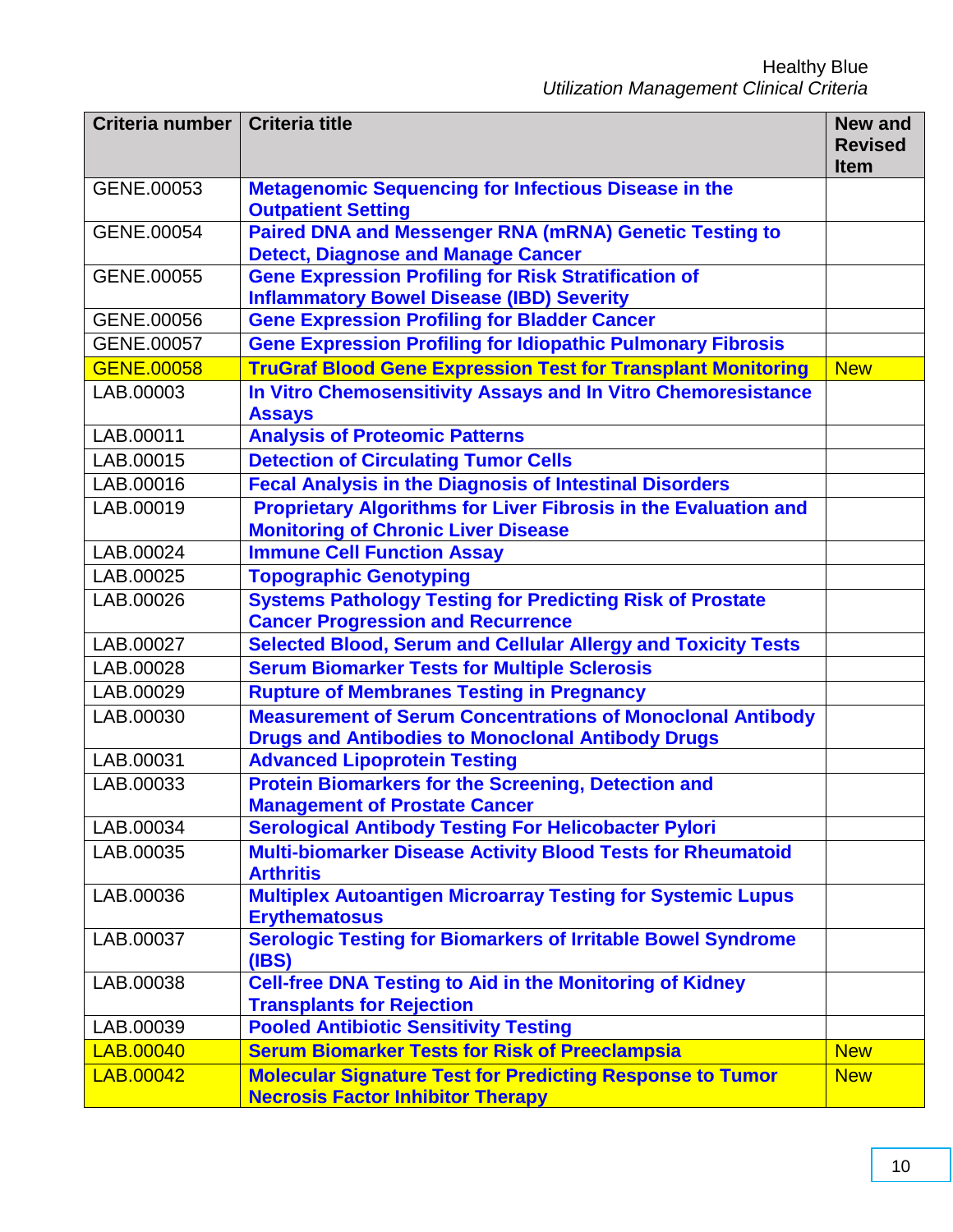| Criteria number | <b>Criteria title</b>                                                                                       | <b>New and</b><br><b>Revised</b><br><b>Item</b> |
|-----------------|-------------------------------------------------------------------------------------------------------------|-------------------------------------------------|
| MED.00002       | <b>Selected Sleep Testing Services</b>                                                                      |                                                 |
| MED.00004       | <b>Technologies for the Evaluation of Skin Lesions (including</b>                                           |                                                 |
|                 | <b>Dermatoscopy, Epiluminescence Microscopy,</b>                                                            |                                                 |
|                 | <b>Videomicroscopy, Ultrasonography)</b>                                                                    |                                                 |
| MED.00011       | <b>Sensory Stimulation for Brain-Injured Individuals in Coma or</b><br><b>Vegetative State</b>              |                                                 |
| MED.00013       | <b>Parenteral Antibiotics for the Treatment of Lyme Disease</b>                                             |                                                 |
| MED.00024       | <b>Adoptive Immunotherapy and Cellular Therapy</b>                                                          |                                                 |
| MED.00053       | Non-Invasive Measurement of Left Ventricular End Diastolic<br><b>Pressure in the Outpatient Setting</b>     |                                                 |
| MED.00055       | <b>Wearable Cardioverter Defibrillators</b>                                                                 |                                                 |
| MED.00057       | <b>MRI Guided High Intensity Focused Ultrasound Ablation for</b>                                            |                                                 |
|                 | <b>Non-Oncologic Indications</b>                                                                            |                                                 |
| MED.00059       | <b>Idiopathic Environmental Illness (IEI)</b>                                                               |                                                 |
| MED.00065       | <b>Hepatic Activation Therapy</b>                                                                           |                                                 |
| MED.00082       | <b>Quantitative Sensory Testing</b>                                                                         |                                                 |
|                 |                                                                                                             |                                                 |
| MED.00087       | <b>Optical Detection for Screening and Identification of Cervical</b><br><b>Cancer</b>                      |                                                 |
| MED.00089       | <b>Quantitative Muscle Testing Devices</b>                                                                  |                                                 |
| MED.00090       | <b>Wireless Capsule for the Evaluation of Suspected Gastric and</b><br><b>Intestinal Motility Disorders</b> |                                                 |
| MED.00091       | Rhinophototherapy                                                                                           |                                                 |
| MED.00092       | <b>Automated Nerve Conduction Testing</b>                                                                   |                                                 |
| MED.00096       | <b>Low-Frequency Ultrasound Therapy for Wound Management</b>                                                |                                                 |
| MED.00097       | <b>Neural Therapy</b>                                                                                       |                                                 |
| MED.00098       | <b>Hyperoxemic Reperfusion Therapy</b>                                                                      |                                                 |
| MED.00099       | <b>Electromagnetic Navigational Bronchoscopy</b>                                                            |                                                 |
| MED.00101       | <b>Physiologic Recording of Tremor using Accelerometer(s) and</b><br><b>Gyroscope(s)</b>                    |                                                 |
| MED.00102       | <b>Ultrafiltration in Decompensated Heart Failure</b>                                                       |                                                 |
| MED.00103       | <b>Automated Evacuation of Meibomian Gland</b>                                                              |                                                 |
| MED.00104       | <b>Non-invasive Measurement of Advanced Glycation</b>                                                       |                                                 |
|                 | <b>Endproducts (AGEs) in the Skin</b>                                                                       |                                                 |
| MED.00105       | <b>Bioimpedance Spectroscopy Devices for the Detection and</b>                                              |                                                 |
|                 | <b>Management of Lymphedema</b>                                                                             |                                                 |
| MED.00110       | Silver-based Products and Autologous Skin-, Blood- or Bone                                                  |                                                 |
|                 | <b>Marrow-derived Products for Wound and Soft Tissue</b><br><b>Applications</b>                             |                                                 |
| MED.00111       | <b>Intracardiac Ischemia Monitoring</b>                                                                     |                                                 |
| MED.00112       | <b>Autonomic Testing</b>                                                                                    |                                                 |
|                 |                                                                                                             |                                                 |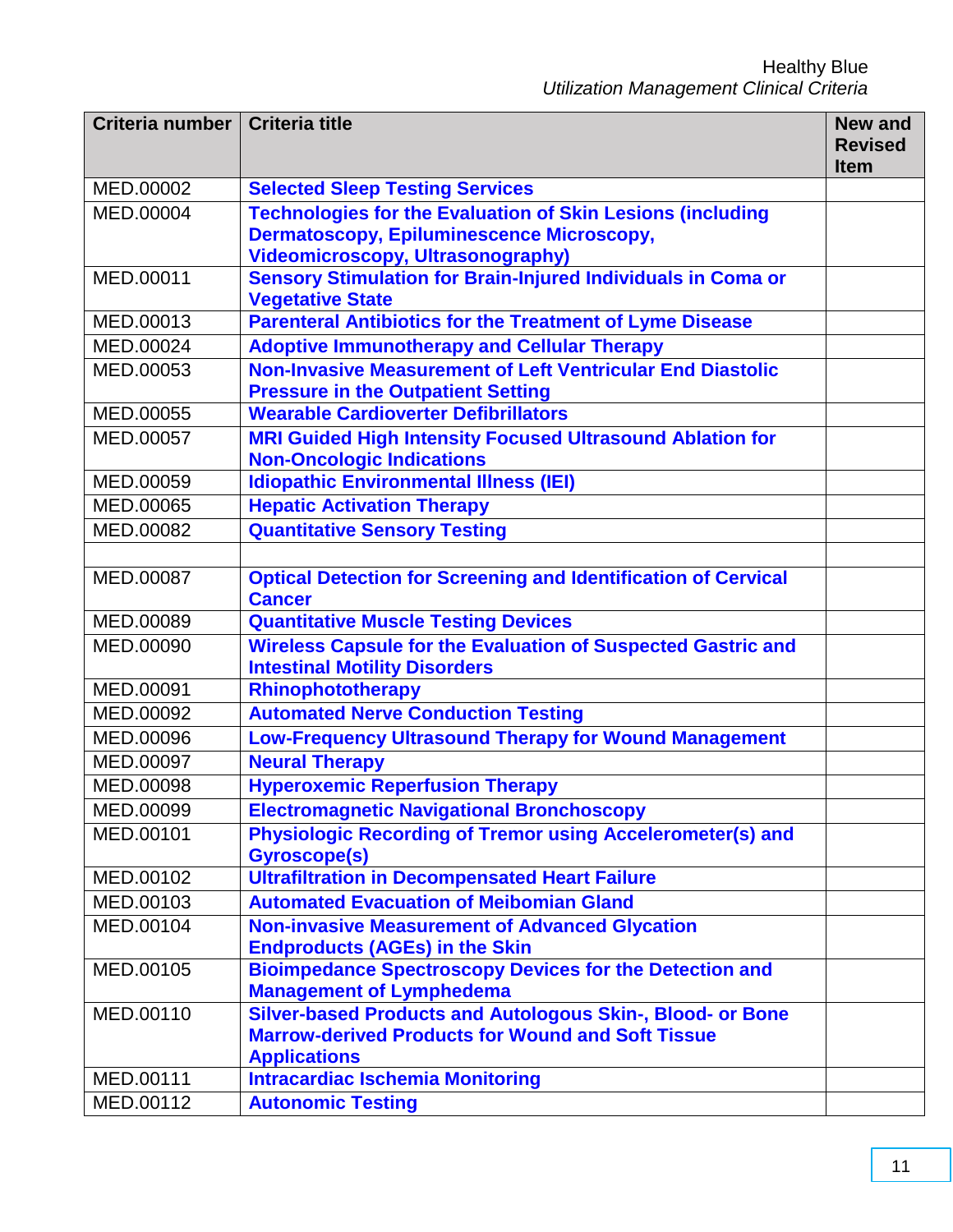| Criteria number    | <b>Criteria title</b>                                                                                                          | <b>New and</b><br><b>Revised</b><br><b>Item</b> |
|--------------------|--------------------------------------------------------------------------------------------------------------------------------|-------------------------------------------------|
| MED.00115          | <b>Outpatient Cardiac Hemodynamic Monitoring Using a Wireless</b><br><b>Sensor for Heart Failure Management</b>                |                                                 |
| MED.00116          | <b>Near-Infrared Spectroscopy Brain Screening for Hematoma</b><br><b>Detection</b>                                             |                                                 |
| MED.00117          | <b>Autologous Cell Therapy for the Treatment of Damaged</b><br><b>Myocardium</b>                                               |                                                 |
| MED.00118          | <b>Continuous Monitoring of Intraocular Pressure</b>                                                                           |                                                 |
| MED.00120          | <b>Gene Therapy for Ocular Conditions</b>                                                                                      |                                                 |
| MED.00121          | <b>Implantable Interstitial Glucose Sensors</b>                                                                                |                                                 |
| MED.00122          | <b>Wilderness Programs</b>                                                                                                     |                                                 |
| MED.00125          | <b>Biofeedback and Neurofeedback</b>                                                                                           |                                                 |
| MED.00127          | <b>Chelation Therapy</b>                                                                                                       |                                                 |
| MED.00128          | <b>Insulin Potentiation Therapy</b>                                                                                            |                                                 |
| MED.00129          | <b>Gene Therapy for Spinal Muscular Atrophy</b>                                                                                |                                                 |
| MED.00130          | <b>Surface Electromyography Devices for Seizure Monitoring</b>                                                                 |                                                 |
| MED.00131          | <b>Electronic Home Visual Field Monitoring</b>                                                                                 |                                                 |
| MED.00132          | <b>Adipose-derived Regenerative Cell Therapy and Soft Tissue</b>                                                               |                                                 |
|                    | <b>Augmentation Procedures</b>                                                                                                 |                                                 |
| MED.00133          | <b>Ingestion Event Monitors</b>                                                                                                |                                                 |
| MED.00134          | <b>Noninvasive Heart Failure and Arrhythmia Monitoring System</b>                                                              |                                                 |
| OR-PR.00003        | <b>Microprocessor Controlled Lower Limb Prosthesis</b>                                                                         |                                                 |
| OR-PR.00004        | <b>Partial-Hand Myoelectric Prosthesis</b>                                                                                     |                                                 |
| OR-PR.00005        | <b>Upper Extremity Myoelectric Orthoses</b>                                                                                    |                                                 |
| OR-PR.00006        | <b>Powered Robotic Lower Body Exoskeleton Devices</b>                                                                          |                                                 |
| <b>OR-PR.00007</b> | <b>Microprocessor Controlled Knee-Ankle-Foot Orthosis</b>                                                                      | <b>New</b>                                      |
| RAD.00034          | <b>Dynamic Spinal Visualization (Including Digital Motion X-ray</b><br>and Cineradiography/ Videofluoroscopy)                  |                                                 |
| RAD.00036          | <b>MRI of the Breast</b>                                                                                                       |                                                 |
| RAD.00038          | Use of 3-D, 4-D or 5-D Ultrasound in Maternity Care                                                                            |                                                 |
| RAD.00053          | <b>Cervical and Thoracic Discography</b>                                                                                       |                                                 |
| RAD.00057          | <b>Near-Infrared Coronary Imaging and Near-Infrared Intravascular</b>                                                          |                                                 |
|                    | <b>Ultrasound Coronary Imaging</b>                                                                                             |                                                 |
| RAD.00059          | <b>Catheter-based Embolization Procedures for Malignant Lesions</b>                                                            |                                                 |
|                    | <b>Outside the Liver</b>                                                                                                       |                                                 |
| RAD.00061          | <b>PET/MRI</b>                                                                                                                 |                                                 |
| RAD.00064          | <b>Myocardial Sympathetic Innervation Imaging with or without</b><br><b>Single-Photon Emission Computed Tomography (SPECT)</b> |                                                 |
| RAD.00065          | <b>Radiostereometric Analysis (RSA)</b>                                                                                        |                                                 |
| <b>SURG.00005</b>  | <b>Partial Left Ventriculectomy</b>                                                                                            |                                                 |
| <b>SURG.00007</b>  | <b>Vagus Nerve Stimulation</b>                                                                                                 |                                                 |
|                    |                                                                                                                                |                                                 |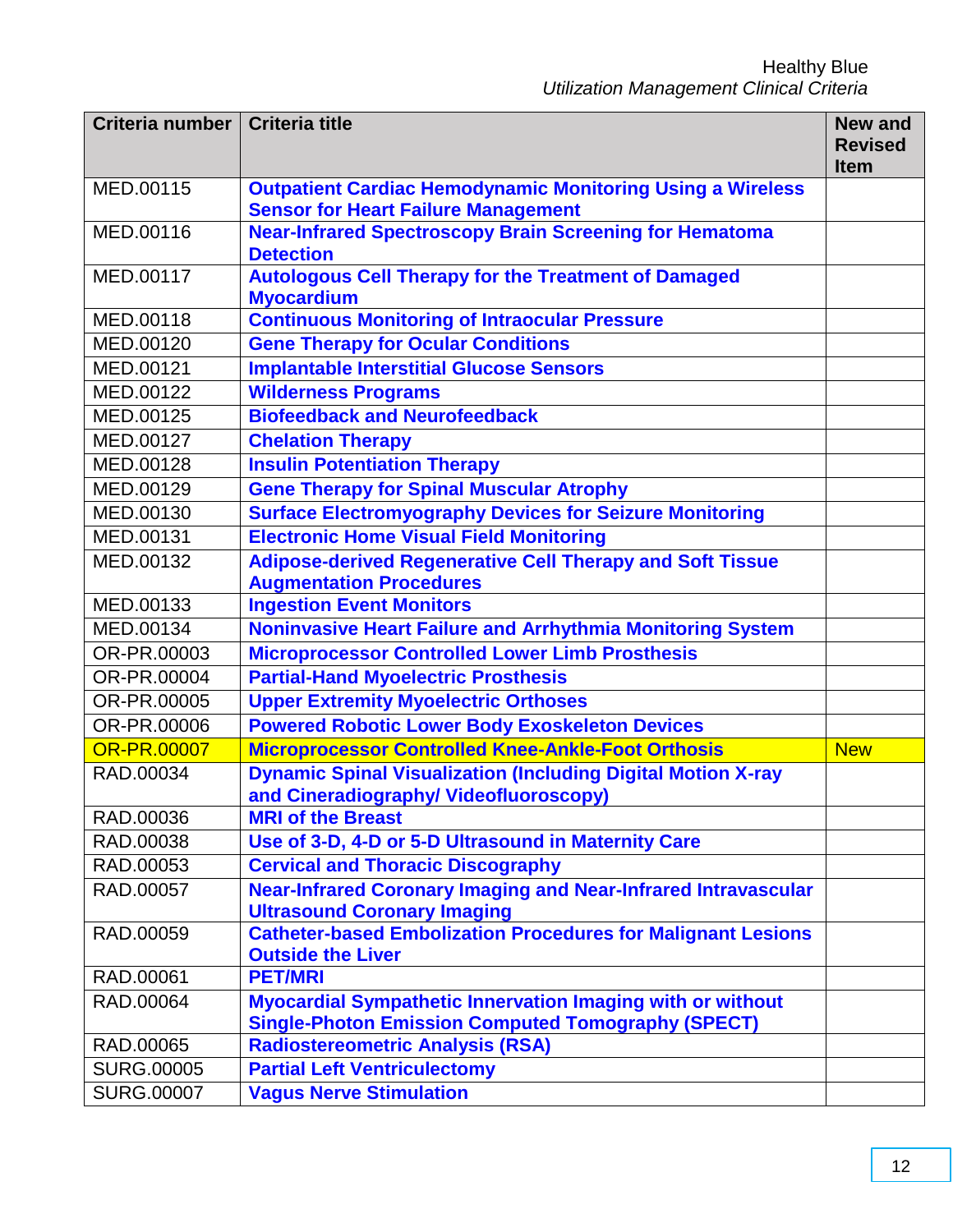| Criteria number   Criteria title |                                                                                                                | <b>New and</b><br><b>Revised</b> |
|----------------------------------|----------------------------------------------------------------------------------------------------------------|----------------------------------|
|                                  |                                                                                                                | <b>Item</b>                      |
| <b>SURG.00008</b>                | <b>Mechanized Spinal Distraction Therapy</b>                                                                   |                                  |
| <b>SURG.00010</b>                | <b>Treatments for Urinary Incontinence</b>                                                                     |                                  |
| <b>SURG.00011</b>                | Allogeneic, Xenographic, Synthetic and Composite Products for<br><b>Wound Healing and Soft Tissue Grafting</b> |                                  |
| <b>SURG.00019</b>                | <b>Transmyocardial Revascularization</b>                                                                       |                                  |
| <b>SURG.00023</b>                | <b>Breast Procedures; including Reconstructive Surgery, Implants</b><br>and Other Breast Procedures            |                                  |
| <b>SURG.00026</b>                | <b>Deep Brain, Cortical, and Cerebellar Stimulation</b>                                                        |                                  |
| <b>SURG.00032</b>                | <b>Patent Foramen Ovale and Left Atrial Appendage Closure</b><br><b>Devices for Stroke Prevention</b>          | <b>Revised</b>                   |
| <b>SURG.00036</b>                | <b>Fetal Surgery for Prenatally Diagnosed Malformations</b>                                                    |                                  |
| <b>SURG.00037</b>                | <b>Treatment of Varicose Veins (Lower Extremities)</b>                                                         |                                  |
| <b>SURG.00043</b>                | Electrothermal Shrinkage of Joint Capsules, Ligaments, and<br><b>Tendons</b>                                   |                                  |
| <b>SURG.00044</b>                | <b>Breast Ductal Examination and Fluid Cytology Analysis</b>                                                   |                                  |
| <b>SURG.00045</b>                | <b>Extracorporeal Shock Wave Therapy</b>                                                                       |                                  |
| <b>SURG.00047</b>                | <b>Transendoscopic Therapy for Gastroesophageal Reflux</b><br><b>Disease, Dysphagia and Gastroparesis</b>      |                                  |
| <b>SURG.00052</b>                | <b>Percutaneous Vertebral Disc and Vertebral Endplate</b><br><b>Procedures</b>                                 |                                  |
| <b>SURG.00053</b>                | <b>Unicondylar Interpositional Spacer</b>                                                                      |                                  |
| <b>SURG.00056</b>                | <b>Transanal Radiofrequency Treatment of Fecal Incontinence</b>                                                |                                  |
| <b>SURG.00061</b>                | <b>Presbyopia and Astigmatism-Correcting Intraocular Lenses</b>                                                |                                  |
| <b>SURG.00062</b>                | <b>Vein Embolization as a Treatment for Pelvic Congestion</b><br><b>Syndrome and Varicocele</b>                |                                  |
| <b>SURG.00070</b>                | <b>Photocoagulation of Macular Drusen</b>                                                                      |                                  |
| <b>SURG.00071</b>                | <b>Percutaneous and Endoscopic Spinal Surgery</b>                                                              |                                  |
| <b>SURG.00072</b>                | <b>Lysis of Epidural Adhesions</b>                                                                             |                                  |
| <b>SURG.00073</b>                | <b>Epiduroscopy</b>                                                                                            |                                  |
| <b>SURG.00075</b>                | <b>Intervertebral Stabilization Devices</b>                                                                    |                                  |
| <b>SURG.00076</b>                | <b>Nerve Graft after Prostatectomy</b>                                                                         |                                  |
| <b>SURG.00077</b>                | <b>Uterine Fibroid Ablation: Laparoscopic, Percutaneous or</b>                                                 | <b>Revised</b>                   |
|                                  | <b>Transcervical Image Guided Techniques</b>                                                                   |                                  |
| <b>SURG.00079</b>                | <b>Nasal Valve Suspension</b>                                                                                  |                                  |
| <b>SURG.00082</b>                | <b>Computer-Assisted Musculoskeletal Surgical Navigational</b>                                                 |                                  |
|                                  | <b>Orthopedic Procedures of the Appendicular System</b>                                                        |                                  |
| <b>SURG.00084</b>                | <b>Implantable Middle Ear Hearing Aids</b>                                                                     |                                  |
| <b>SURG.00088</b>                | <b>Coblation<sup>®</sup> Therapies for Musculoskeletal Conditions</b>                                          |                                  |
| <b>SURG.00089</b>                | <b>Self-Expanding Absorptive Sinus Ostial Dilation</b>                                                         |                                  |
| <b>SURG.00092</b>                | <b>Implanted Devices for Spinal Stenosis</b>                                                                   |                                  |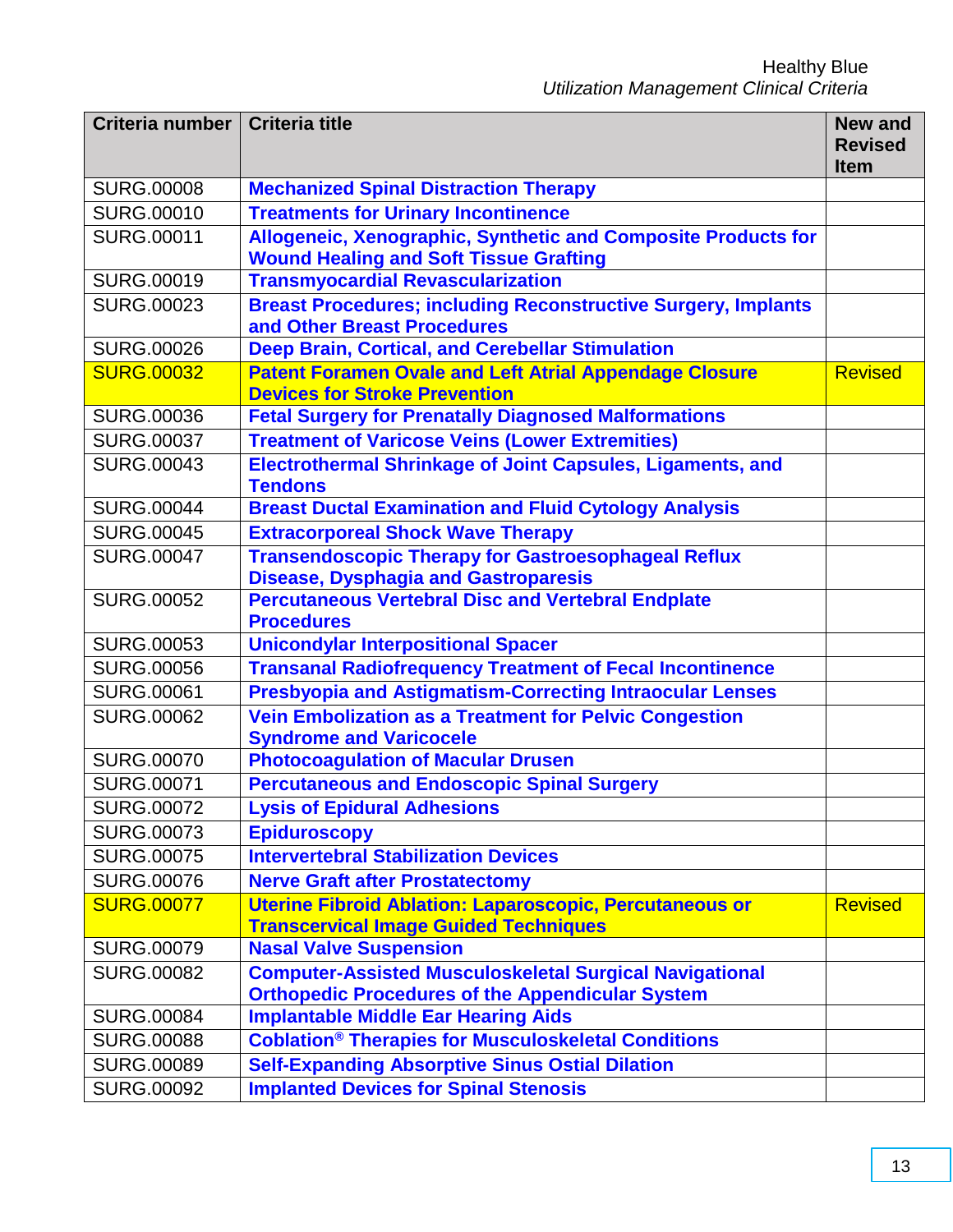| Criteria number   | <b>Criteria title</b>                                                                                                 | <b>New and</b> |
|-------------------|-----------------------------------------------------------------------------------------------------------------------|----------------|
|                   |                                                                                                                       | <b>Revised</b> |
|                   |                                                                                                                       | <b>Item</b>    |
| <b>SURG.00095</b> | <b>Viscocanalostomy and Canaloplasty</b>                                                                              |                |
| <b>SURG.00096</b> | <b>Surgical and Ablative Treatments for Chronic Headaches</b>                                                         |                |
| <b>SURG.00097</b> | <b>Vertebral Body Stapling and Tethering for the Treatment of</b><br><b>Scoliosis in Children and Adolescents</b>     |                |
| <b>SURG.00098</b> | <b>Mechanical Embolectomy for Treatment of Acute Stroke</b>                                                           |                |
| <b>SURG.00099</b> | <b>Convection Enhanced Delivery of Therapeutic Agents to the</b><br><b>Brain</b>                                      |                |
| <b>SURG.00100</b> | <b>Cryoablation for Plantar Fasciitis and Plantar Fibroma</b>                                                         |                |
| <b>SURG.00101</b> | <b>Suprachoroidal Injection of a Pharmacologic Agent</b>                                                              |                |
| <b>SURG.00102</b> | <b>Artificial Anal Sphincter for the Treatment of Severe Fecal</b>                                                    |                |
|                   | <b>Incontinence</b>                                                                                                   |                |
| <b>SURG.00103</b> | <b>Intraocular Anterior Segment Aqueous Drainage Devices</b>                                                          |                |
|                   | (without extraocular reservoir)                                                                                       |                |
| <b>SURG.00104</b> | <b>Extraosseous Subtalar Joint Implantation and Subtalar</b><br><b>Arthroereisis</b>                                  |                |
| <b>SURG.00105</b> | <b>Bicompartmental Knee Arthroplasty</b>                                                                              |                |
| <b>SURG.00107</b> | <b>Prostate Saturation Biopsy</b>                                                                                     |                |
| <b>SURG.00111</b> | <b>Axial Lumbar Interbody Fusion</b>                                                                                  |                |
| <b>SURG.00112</b> | <b>Implantation of Occipital, Supraorbital or Trigeminal Nerve</b>                                                    |                |
|                   | <b>Stimulation Devices (and Related Procedures)</b>                                                                   |                |
| SURG.00113        | <b>Artificial Retinal Devices</b>                                                                                     |                |
| <b>SURG.00114</b> | <b>Facet Joint Allograft Implants for Facet Disease</b>                                                               |                |
| <b>SURG.00116</b> | <b>High Resolution Anoscopy Screening for Anal Intraepithelial</b>                                                    |                |
|                   | <b>Neoplasia (AIN) and Squamous Cell Cancer of the Anus</b>                                                           |                |
| <b>SURG.00118</b> | <b>Bronchial Thermoplasty</b>                                                                                         |                |
| <b>SURG.00119</b> | <b>Endobronchial Valve Devices</b>                                                                                    | <b>Revised</b> |
| <b>SURG.00120</b> | <b>Internal Rib Fixation Systems</b>                                                                                  |                |
| <b>SURG.00121</b> | <b>Transcatheter Heart Valve Procedures</b>                                                                           | <b>Revised</b> |
| <b>SURG.00123</b> | <b>Transmyocardial/Perventricular Device Closure of Ventricular</b><br><b>Septal Defects</b>                          |                |
| <b>SURG.00124</b> | <b>Carotid Sinus Baroreceptor Stimulation Devices</b>                                                                 |                |
| <b>SURG.00125</b> | <b>Radiofrequency and Pulsed Radiofrequency Treatment of</b>                                                          |                |
|                   | <b>Trigger Point Pain</b>                                                                                             |                |
| <b>SURG.00126</b> | <b>Irreversible Electroporation</b>                                                                                   |                |
| <b>SURG.00128</b> | <b>Implantable Left Atrial Hemodynamic Monitor</b>                                                                    |                |
| <b>SURG.00129</b> | <b>Oral, Pharyngeal and Maxillofacial Surgical Treatment for</b>                                                      |                |
|                   | <b>Obstructive Sleep Apnea or Snoring</b>                                                                             |                |
| <b>SURG.00130</b> | <b>Annulus Closure After Discectomy</b>                                                                               |                |
| <b>SURG.00131</b> | Lower Esophageal Sphincter Augmentation Devices for the<br><b>Treatment of Gastroesophageal Reflux Disease (GERD)</b> |                |
| <b>SURG.00132</b> | <b>Drug-Eluting Devices for Maintaining Sinus Ostial Patency</b>                                                      |                |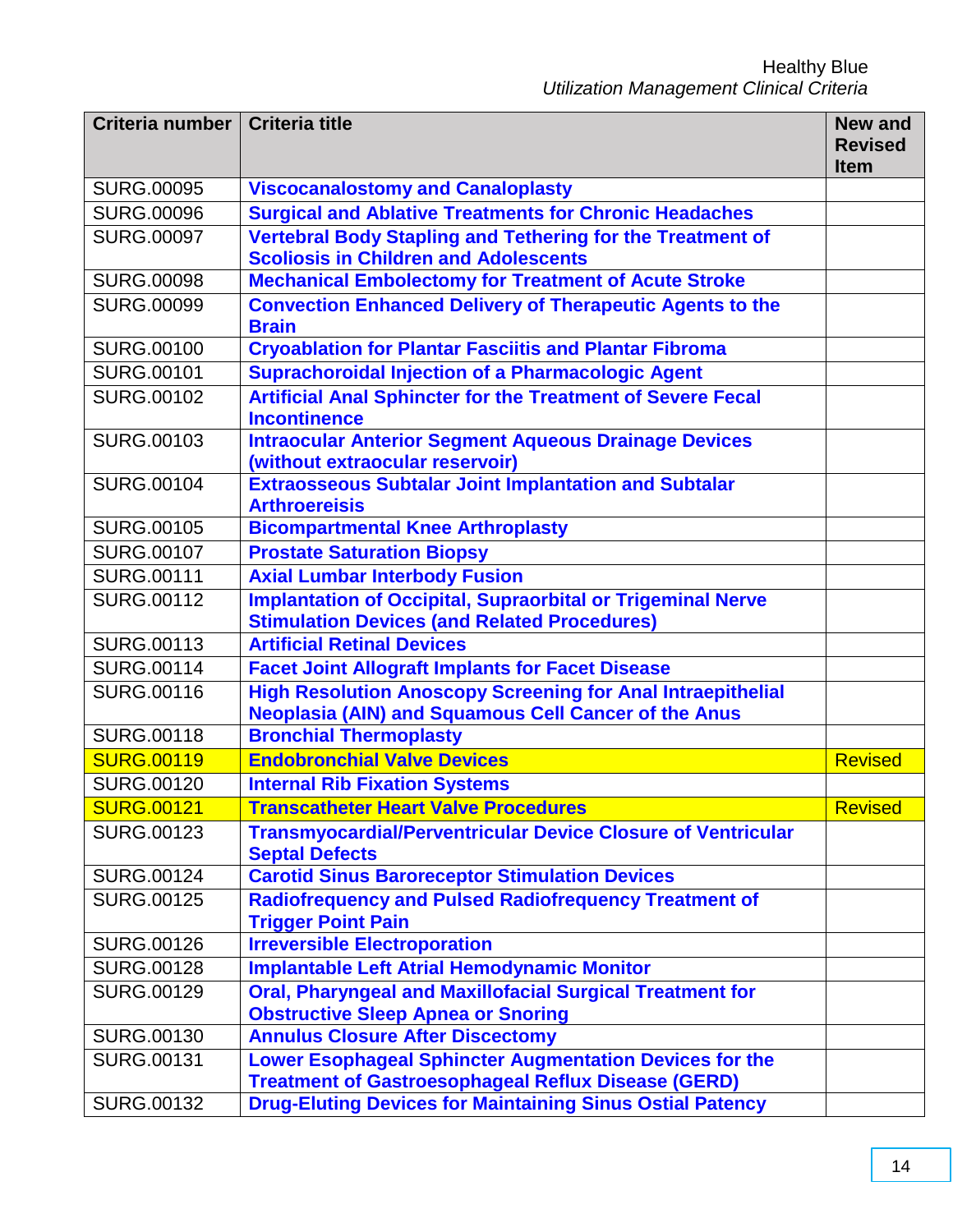| Criteria number   Criteria title |                                                                                              | <b>New and</b> |
|----------------------------------|----------------------------------------------------------------------------------------------|----------------|
|                                  |                                                                                              | <b>Revised</b> |
|                                  |                                                                                              | <b>Item</b>    |
| <b>SURG.00134</b>                | <b>Interspinous Process Fixation Devices</b>                                                 |                |
| <b>SURG.00135</b>                | <b>Radiofrequency Ablation of the Renal Sympathetic Nerves</b>                               |                |
| <b>SURG.00137</b>                | <b>Focused Microwave Thermotherapy for Breast Cancer</b>                                     |                |
| <b>SURG.00138</b>                | <b>Laser Treatment of Onychomycosis</b>                                                      |                |
| <b>SURG.00139</b>                | <b>Intraoperative Assessment of Surgical Margins During Breast-</b>                          |                |
|                                  | <b>Conserving Surgery with Radiofrequency Spectroscopy or</b>                                |                |
|                                  | <b>Optical Coherence Tomography</b>                                                          |                |
| <b>SURG.00140</b>                | <b>Peripheral Nerve Blocks for Treatment of Neuropathic Pain</b>                             |                |
| <b>SURG.00141</b>                | <b>Doppler-Guided Transanal Hemorrhoidal Dearterialization</b>                               |                |
| <b>SURG.00142</b>                | <b>Genicular Nerve Blocks and Ablation for Chronic Knee Pain</b>                             |                |
| <b>SURG.00143</b>                | <b>Perirectal Spacers for Use During Prostate Radiotherapy</b>                               |                |
| <b>SURG.00144</b>                | <b>Occipital Nerve Block Therapy for the Treatment of Headache</b>                           |                |
| <b>SURG.00146</b>                | and Occipital Neuralgia<br><b>Extracorporeal Carbon Dioxide Removal</b>                      |                |
|                                  |                                                                                              |                |
| <b>SURG.00147</b>                | <b>Synthetic Cartilage Implant for Metatarsophalangeal Joint</b><br><b>Disorders</b>         |                |
| <b>SURG.00148</b>                | <b>Spectral Analysis of Prostate Tissue by Fluorescence</b>                                  |                |
|                                  | <b>Spectroscopy</b>                                                                          |                |
| <b>SURG.00149</b>                | <b>Percutaneous Ultrasonic Ablation of Soft Tissue</b>                                       |                |
| <b>SURG.00150</b>                | <b>Leadless Pacemaker</b>                                                                    |                |
| <b>SURG.00151</b>                | <b>Balloon Dilation of Eustachian Tubes</b>                                                  |                |
| <b>SURG.00152</b>                | <b>Wireless Cardiac Resynchronization Therapy for Left</b>                                   |                |
|                                  | <b>Ventricular Pacing</b>                                                                    |                |
| <b>SURG.00153</b>                | <b>Cardiac Contractility Modulation Therapy</b>                                              |                |
| <b>SURG.00154</b>                | Microsurgical Procedures for the Treatment of Lymphedema                                     |                |
| <b>SURG.00155</b>                | <b>Cryoneurolysis for Treatment of Peripheral Nerve Pain</b>                                 |                |
| <b>SURG.00156</b>                | <b>Implanted Artificial Iris Devices</b>                                                     |                |
| <b>SURG.00157</b>                | <b>Minimally Invasive Treatment of the Posterior Nasal Nerve to</b><br><b>Treat Rhinitis</b> |                |
| <b>SURG.00158</b>                | <b>Implantable Peripheral Nerve Stimulation Devices as a</b><br><b>Treatment for Pain</b>    |                |
| <b>SURG.00159</b>                | <b>Focal Laser Ablation for the Treatment of Prostate Cancer</b>                             |                |
| THER-                            | <b>Neutron Beam Radiotherapy</b>                                                             |                |
| RAD.00008                        |                                                                                              |                |
| THER-                            | <b>Electrophysiology-Guided Noninvasive Stereotactic Cardiac</b>                             |                |
| RAD.00012                        | <b>Radioablation</b>                                                                         |                |
| <b>TRANS.00004</b>               | <b>Cell Transplantation (Mesencephalic, Adrenal-Brain and Fetal</b><br><b>Xenograft)</b>     |                |
| <b>TRANS.00008</b>               | <b>Liver Transplantation</b>                                                                 |                |
| <b>TRANS.00009</b>               | <b>Lung and Lobar Transplantation</b>                                                        |                |
| <b>TRANS.00010</b>               | <b>Autologous and Allogeneic Pancreatic Islet Cell Transplantation</b>                       |                |
|                                  |                                                                                              |                |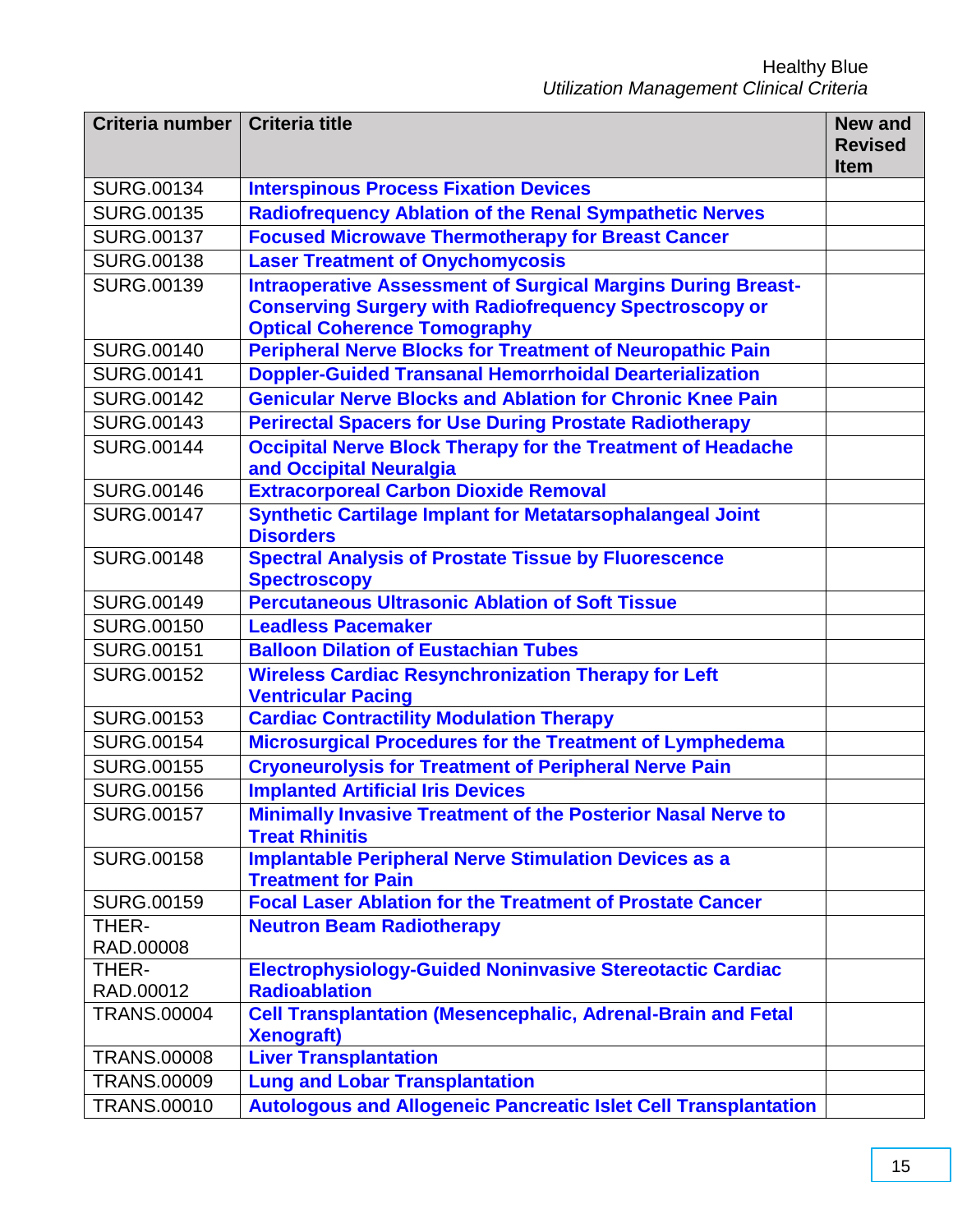| Criteria number   Criteria title             |                                                                                                                | <b>New and</b><br><b>Revised</b><br><b>Item</b> |
|----------------------------------------------|----------------------------------------------------------------------------------------------------------------|-------------------------------------------------|
| <b>TRANS.00011</b>                           | <b>Pancreas Transplantation and Pancreas Kidney Transplantation</b>                                            |                                                 |
| <b>TRANS.00013</b>                           | <b>Small Bowel, Small Bowel/Liver, and Multivisceral</b><br><b>Transplantation</b>                             |                                                 |
| <b>TRANS.00016</b>                           | <b>Umbilical Cord Blood Progenitor Cell Collection, Storage and</b><br><b>Transplantation</b>                  |                                                 |
| <b>TRANS.00023</b>                           | <b>Hematopoietic Stem Cell Transplantation for Multiple Myeloma</b><br>and Other Plasma Cell Dyscrasias        |                                                 |
| <b>TRANS.00024</b>                           | <b>Hematopoietic Stem Cell Transplantation for Select Leukemias</b><br>and Myelodysplastic Syndrome            |                                                 |
| <b>TRANS.00025</b>                           | Laboratory Testing as an Aid in the Diagnosis of Heart<br><b>Transplant Rejection</b>                          |                                                 |
| <b>TRANS.00026</b>                           | <b>Heart/Lung Transplantation</b>                                                                              |                                                 |
| <b>TRANS.00027</b>                           | <b>Hematopoietic Stem Cell Transplantation for Pediatric Solid</b><br><b>Tumors</b>                            |                                                 |
| <b>TRANS.00028</b>                           | <b>Hematopoietic Stem Cell Transplantation for Hodgkin Disease</b><br>and non-Hodgkin Lymphoma                 |                                                 |
| <b>TRANS.00029</b>                           | <b>Hematopoietic Stem Cell Transplantation for Genetic Diseases</b><br>and Aplastic Anemias                    |                                                 |
| <b>TRANS.00030</b>                           | <b>Hematopoietic Stem Cell Transplantation for Germ Cell Tumors</b>                                            |                                                 |
| <b>TRANS.00031</b>                           | <b>Hematopoietic Stem Cell Transplantation for Autoimmune</b><br><b>Disease and Miscellaneous Solid Tumors</b> |                                                 |
| <b>TRANS.00033</b>                           | <b>Heart Transplantation</b>                                                                                   |                                                 |
| <b>TRANS.00034</b>                           | <b>Hematopoietic Stem Cell Transplantation for Diabetes Mellitus</b>                                           |                                                 |
| <b>TRANS.00035</b>                           | <b>Other Stem Cell Therapy</b>                                                                                 |                                                 |
| <b>TRANS.00037</b>                           | <b>Uterine Transplantation</b>                                                                                 |                                                 |
| <b>AIM Specialty</b><br>Health<br>Cardiology | <b>Advanced Imaging of the Heart</b>                                                                           |                                                 |
| <b>AIM Specialty</b><br>Health<br>Cardiology | <b>Percutaneous Coronary Intervention</b>                                                                      |                                                 |
| <b>AIM Specialty</b>                         | <b>Diagnostic Coronary Angiography</b>                                                                         |                                                 |
| Health                                       |                                                                                                                |                                                 |
| Cardiology                                   |                                                                                                                |                                                 |
| <b>AIM Specialty</b>                         | <b>Interventional Pain Management (MSK)</b>                                                                    |                                                 |
| Health                                       |                                                                                                                |                                                 |
| Musculoskeletal                              |                                                                                                                |                                                 |
| <b>AIM Specialty</b>                         | <b>Joint Surgery (MSK)</b>                                                                                     |                                                 |
| Health                                       |                                                                                                                |                                                 |
| Musculoskeletal                              |                                                                                                                |                                                 |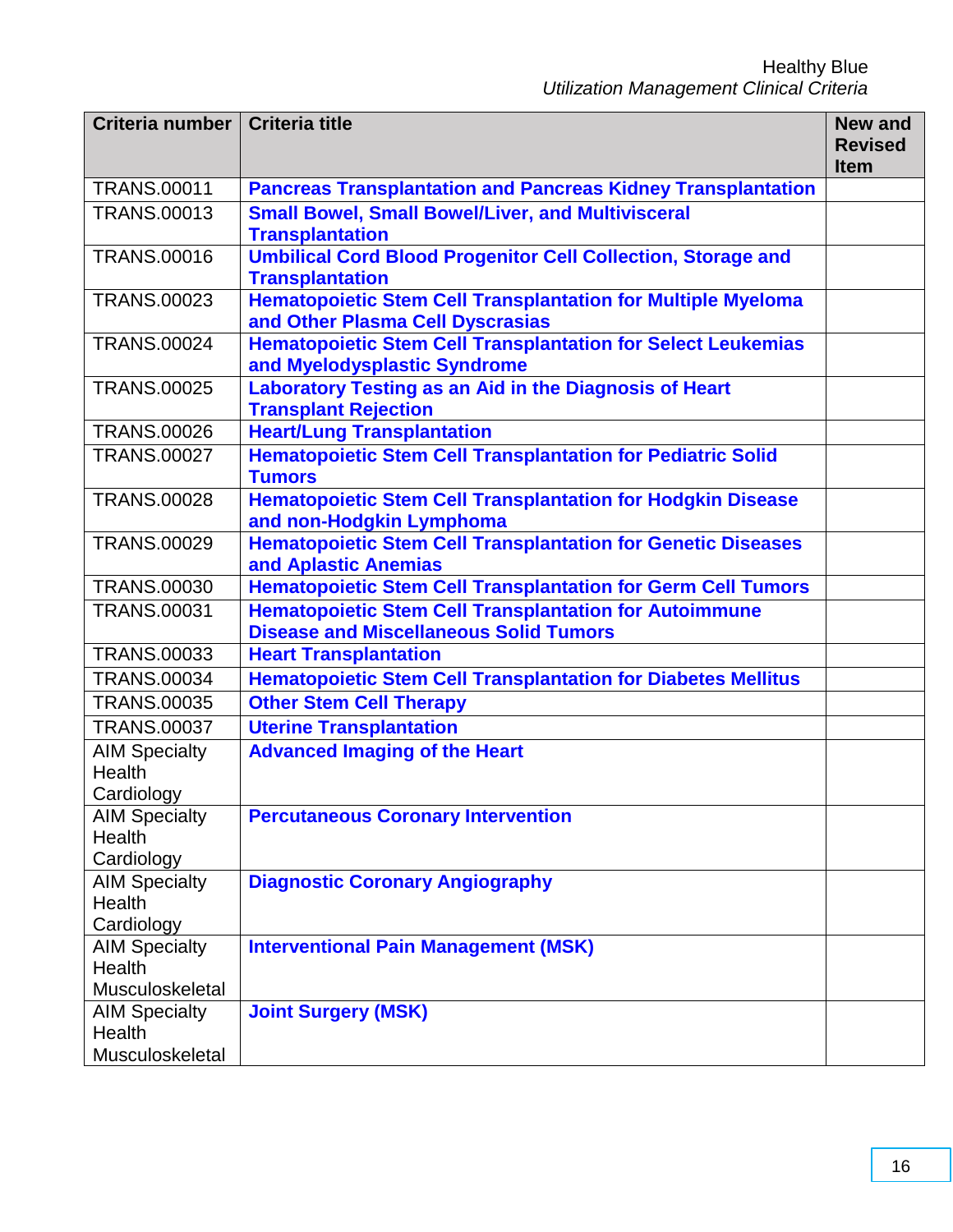| <b>Criteria number</b>  | <b>Criteria title</b>                                           | <b>New and</b><br><b>Revised</b> |
|-------------------------|-----------------------------------------------------------------|----------------------------------|
|                         |                                                                 | <b>Item</b>                      |
| <b>AIM Specialty</b>    | <b>Level of Care for Musculoskeletal Surgery and Procedures</b> |                                  |
| Health                  | (MSK Level of Care)                                             |                                  |
| Musculoskeletal         |                                                                 |                                  |
| <b>AIM Specialty</b>    | <b>Sacroiliac Joint Fusion</b>                                  |                                  |
| <b>Health</b>           |                                                                 |                                  |
| Musculoskeletal         |                                                                 |                                  |
| <b>AIM Specialty</b>    | <b>Small Joint Surgery</b>                                      |                                  |
| Health                  |                                                                 |                                  |
| Musculoskeletal         |                                                                 |                                  |
| <b>AIM Specialty</b>    | <b>Spine Surgery</b>                                            |                                  |
| Health                  |                                                                 |                                  |
| Musculoskeletal         |                                                                 |                                  |
| <b>AIM Specialty</b>    | <b>Proton Beam Therapy</b>                                      |                                  |
| <b>Health Radiation</b> |                                                                 |                                  |
| Oncology                |                                                                 |                                  |
| <b>AIM Specialty</b>    | <b>Abdomen and Pelvis Imaging</b>                               |                                  |
| <b>Health</b>           |                                                                 |                                  |
| Radiology               |                                                                 |                                  |
| <b>AIM Specialty</b>    | <b>Brain Imaging</b>                                            |                                  |
| <b>Health</b>           |                                                                 |                                  |
| Radiology               |                                                                 |                                  |
| <b>AIM Specialty</b>    | <b>Chest Imaging</b>                                            |                                  |
| <b>Health</b>           |                                                                 |                                  |
| Radiology               |                                                                 |                                  |
| <b>AIM Specialty</b>    | <b>Extremity Imaging</b>                                        |                                  |
| <b>Health</b>           |                                                                 |                                  |
| Radiology               |                                                                 |                                  |
| <b>AIM Specialty</b>    | <b>Head and Neck Imaging</b>                                    |                                  |
| Health                  |                                                                 |                                  |
| Radiology               |                                                                 |                                  |
| <b>AIM Specialty</b>    | <b>Spine Imaging</b>                                            |                                  |
| <b>Health</b>           |                                                                 |                                  |
| Radiology               |                                                                 |                                  |
| <b>AIM Specialty</b>    | <b>Oncologic Imaging</b>                                        |                                  |
| Health                  |                                                                 |                                  |
| Radiology               |                                                                 |                                  |
| <b>AIM Specialty</b>    | <b>Vascular Imaging</b>                                         |                                  |
| <b>Health</b>           |                                                                 |                                  |
| Radiology               | <b>Rehabilitative and Habilitative Services</b>                 |                                  |
| <b>AIM Specialty</b>    |                                                                 |                                  |
| Health                  |                                                                 |                                  |
| Rehabilitative          |                                                                 |                                  |